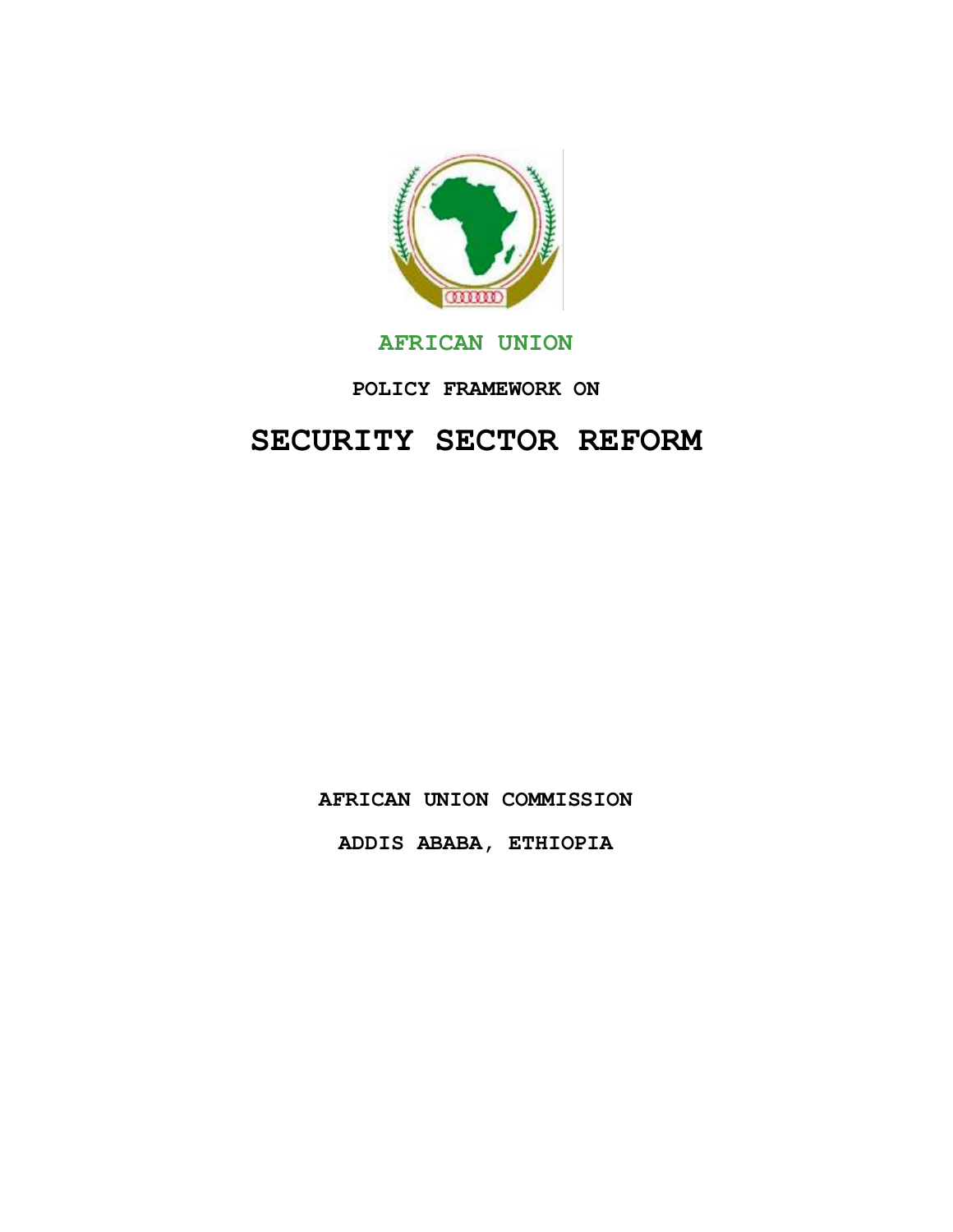#### **PREAMBLE**

The Assembly of Heads of State and Government of the African Union (the Assembly),

*Guided* by the principles enshrined in the Constitutive Act of the African Union and in the Charter of the United Nations;

*Recalling* Decision of the Assembly **(Assembly/AU/Dec.177(X))** of February 2008 which "encourages the Commission to develop a comprehensive AU Policy Framework on Security Sector Reform (SSR), within the context of the Policy Framework on Post-conflict Reconstruction and Development adopted by the Executive Council in Banjul, The Gambia in June 2006";

*Determined* to maintain peace and security in Africa in accordance with our obligations under the Constitutive Act of the African Union, the Protocol Relating to the Establishment of the Peace and Security Council of the African Union, the Solemn Declaration on a Common African Defence and Security Policy (CADSP), and the Charter of the United Nations;

*Encouraged* by the statement of the United Nations Security Council **(S/PRST/2007/3)** of 20 February 2007, that security sector reform is critical to consolidating peace, the United Nations Secretary-General's report **(A/62/659-S/2008/39)** of January 2008, which lays down the United Nations approach to security sector reform, the UN Secretary General's Report **(A/63/881- S/2009/304)** of 11 June 2009 recognizing that SSR is a priority in the immediate aftermath of conflict, and the UN Security Council statement of 16 July 2010 **(S/PRST/2010/14)**, which notes that effective SSR programmes are an important element of conflict prevention;

**Deeply concerned** by the devastation caused to lives, properties, infrastructures and institutions by armed conflicts and the various threats to human and state security on the African continent;

*Noting* the destructive effect on peace and security of natural disasters, environmental degradation, climate change and pandemics;

*Emphasizing* the obligations of Member States under international law towards eradicating all forms of violence in their territory, including international humanitarian and human rights law and the applicable international legal framework on the responsibility to protect civilians and civilian objects at all times;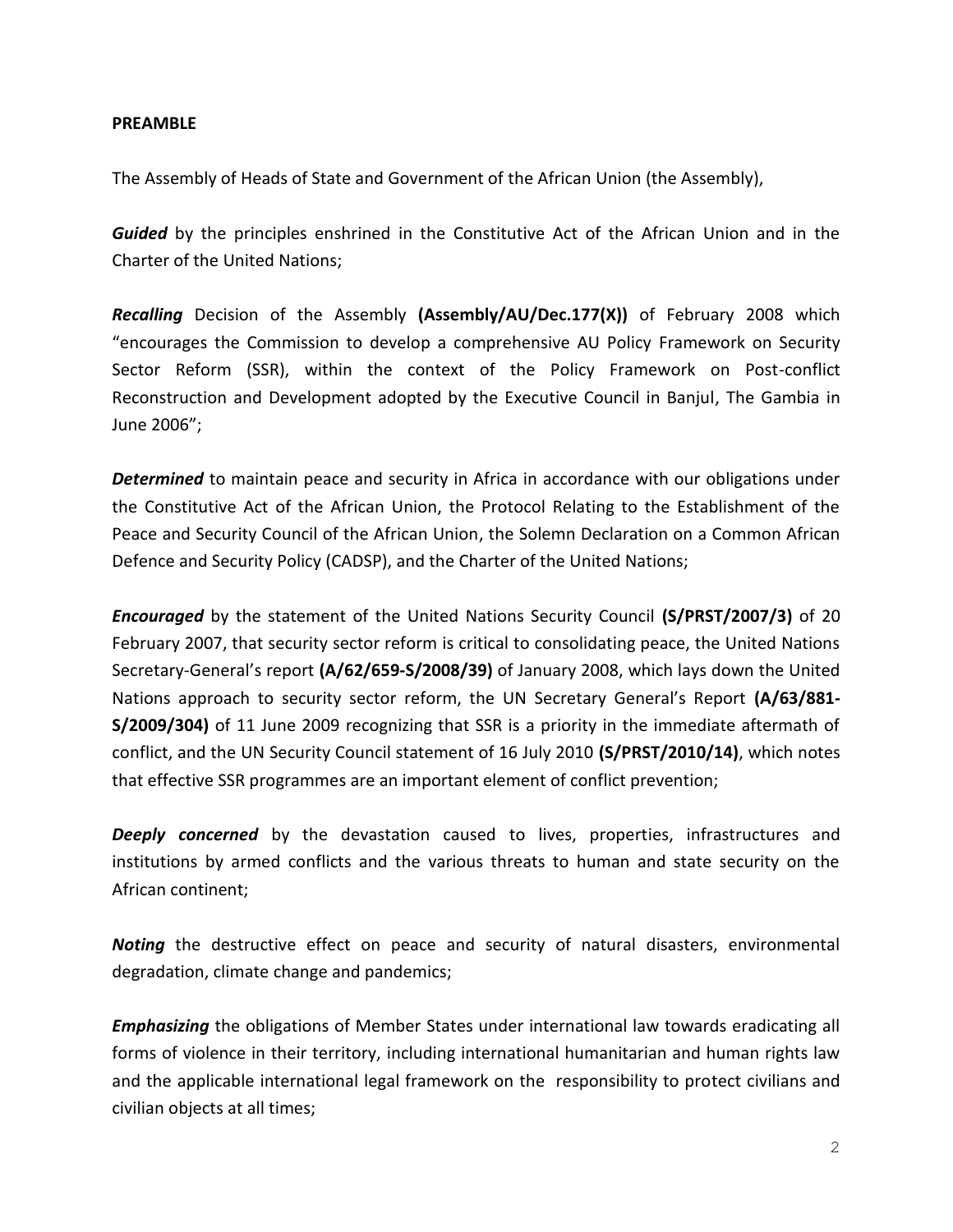*Acknowledging* the efforts of the Regional Economic Communities (RECs) and Member States of the Union to bring about peace, security and sustainable development in Africa;

*Recognizing* that political, social and economic development is impossible without sustainable peace and security;

*Considering* the challenges faced by the security sector in Africa in situations where there may be weak institutional structures, lack of effective democratic control, weak democratic governance, lack of sufficient public awareness on gender issues, lack of effective and relevant training, inadequate equipment, lack of adequate funding and other resources;

*Desirous* of establishing a continental framework for the democratic governance of a security sector that is effective, efficient and without prejudice to existing similar frameworks at national and regional levels;

*Recognizing* the peculiarities and the specific requirements of security sector reform in Africa, the need for African ownership of the continent's security sector reform processes, and the desire to situate security sector reform efforts within the African Union's shared values;

*Acknowledging* the obligation of Member States to apply the principles of gender equality and women's empowerment, including in SSR processes, as elaborated in the AU Solemn Declaration on Gender Equality in Africa (SDGEA), and particularly in light of the decision of the Executive Council of the AU, **(EX.CL/Dec. 487 (XIV))** of January 2009 which declared 2010 - 2020 as the African Women's Decade;

*Reaffirming* the provisions of the Post-Conflict Reconstruction and Development Policy (PCRD), which give priority to the re-establishment and strengthening of the capacity of security institutions, noting specifically, that paragraph 25 (c) of the PCRD policy calls on countries emerging from conflicts to:

- i) Pursue the transformation of the organs of State, especially those relating to security and justice;
- ii) Restore and strengthen institutions of public law and order, including the establishment of an efficient police [as well as correctional services];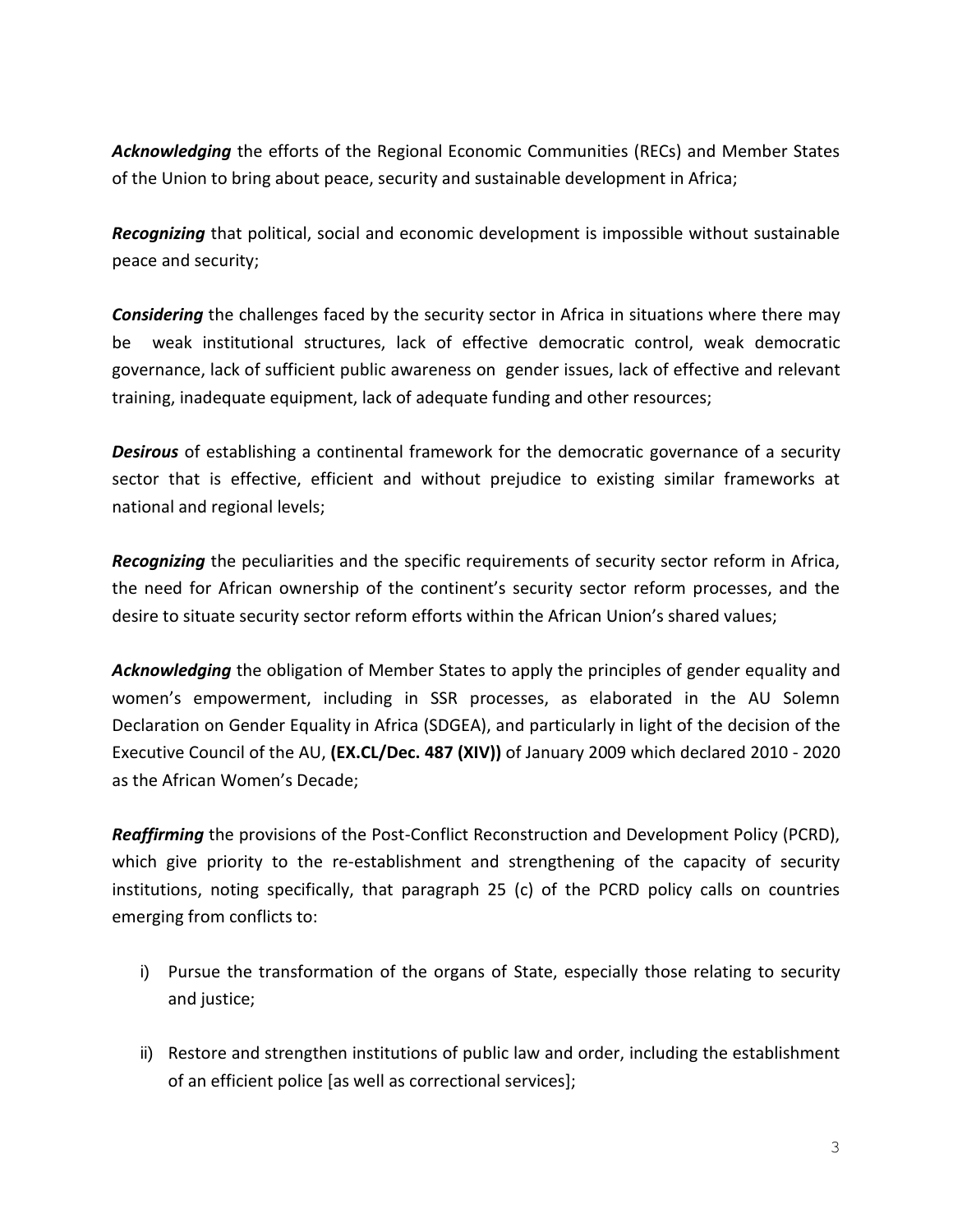- iii) Establish mechanisms for the democratic governance and accountability of the security sector, as a means of restoring public confidence;
- iv) Facilitate security sector reform, including civil-military relations, right-sizing and professionalisation of the security sector, as soon as demobilisation efforts are commenced; and
- v) Create appropriate and effective oversight bodies for the security sector, including parliamentary committees, national ombudsperson, etc.

*Determined*, therefore, to provide political support, to strengthen institutional structures and to mobilize the necessary resources to facilitate security sector reform processes on the African continent at all levels;

*Decide* to adopt as follows the African Union Policy Framework on Security Sector Reform.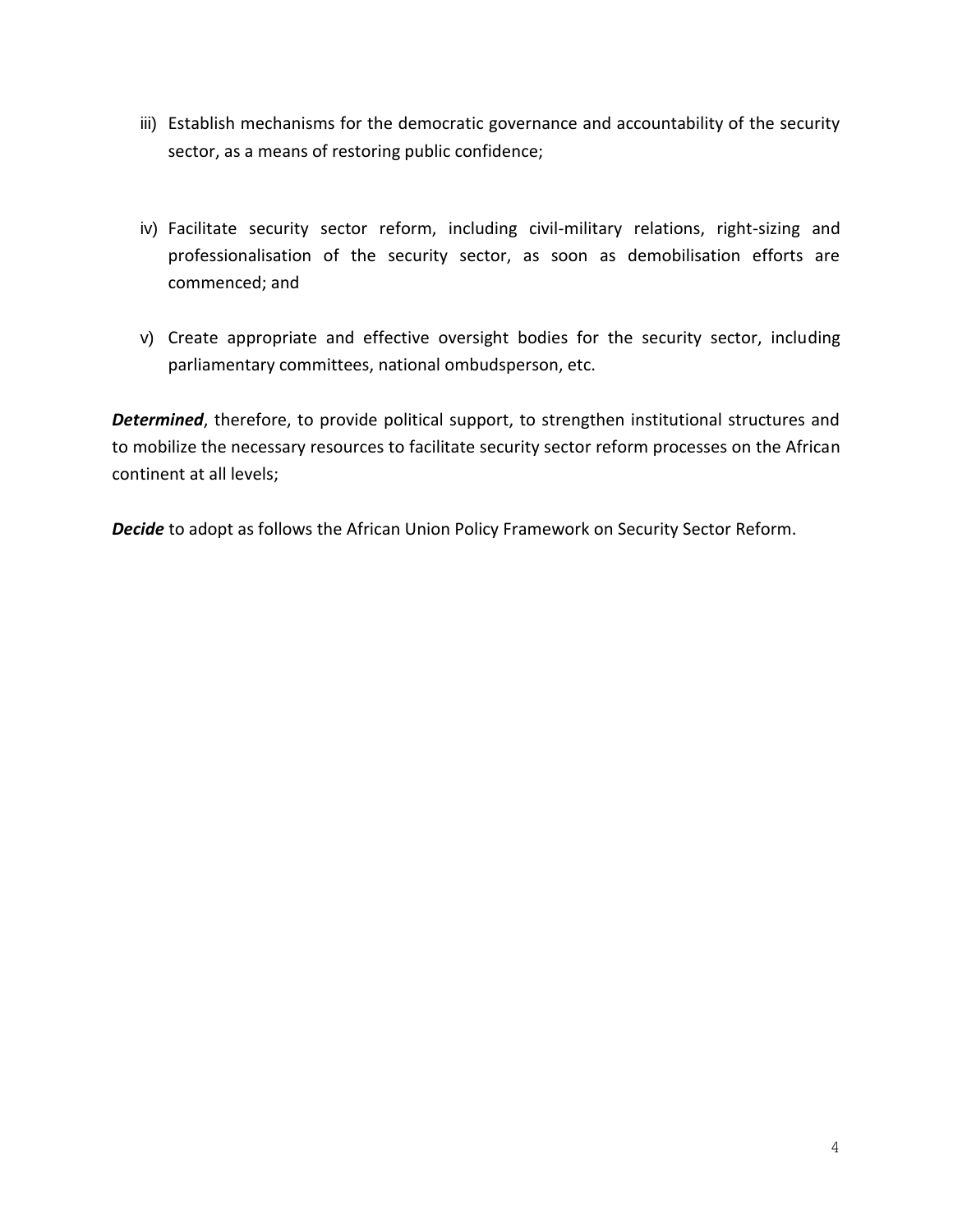# **SECTION A: INTRODUCTION**

# **A1. Definitions**

- **1. The African Union:** For the purposes of security sector reform, African Union includes the Assembly, the Peace and Security Council, the AU Commission and all other relevant organs of the African Union.
- **2. African continent:** In this policy, Africa, the African continent, the continent or continental means the territory of the continent of Africa, islands States members of the African Union and all islands considered by the African Union in its resolutions to be part of Africa.
- **3. Security:** as guided by, but not limited to, the definition of security given in the Solemn Declaration on a Common African Defence and Security Policy (CADSP). The CADSP gives a multi-dimensional definition of security which encompasses both the traditional statecentric notion of the survival of the state and its protection from external aggression by military means, as well as the non-military notion of human security based on political, economic, social and environmental imperatives in addition to human rights.
- **4. Security Sector:** The components of the security sector vary according to each national context. However, in general terms and in an African context, a security sector comprises individuals, groups and institutions that are responsible for the provision, management and oversight of security for people and the state. These include but are not limited to the following:
	- **(a) Primary Security Institutions:** such as the armed forces, the police, gendarmerie and other law enforcement agencies, presidential guards, anti-terrorist units, border management, customs and immigration authorities, Office/Directorate of the State Department, as well as any other services set up by a Member State;
	- **(b) Specialized Intelligence and Security Institutions**: such as those that are in charge of finding and using intelligence to preserve state sovereignty, state security and to defend vital national interests. These may be involved in security activities such as counter espionage, counter terrorism and the fight against all forms of organized crime;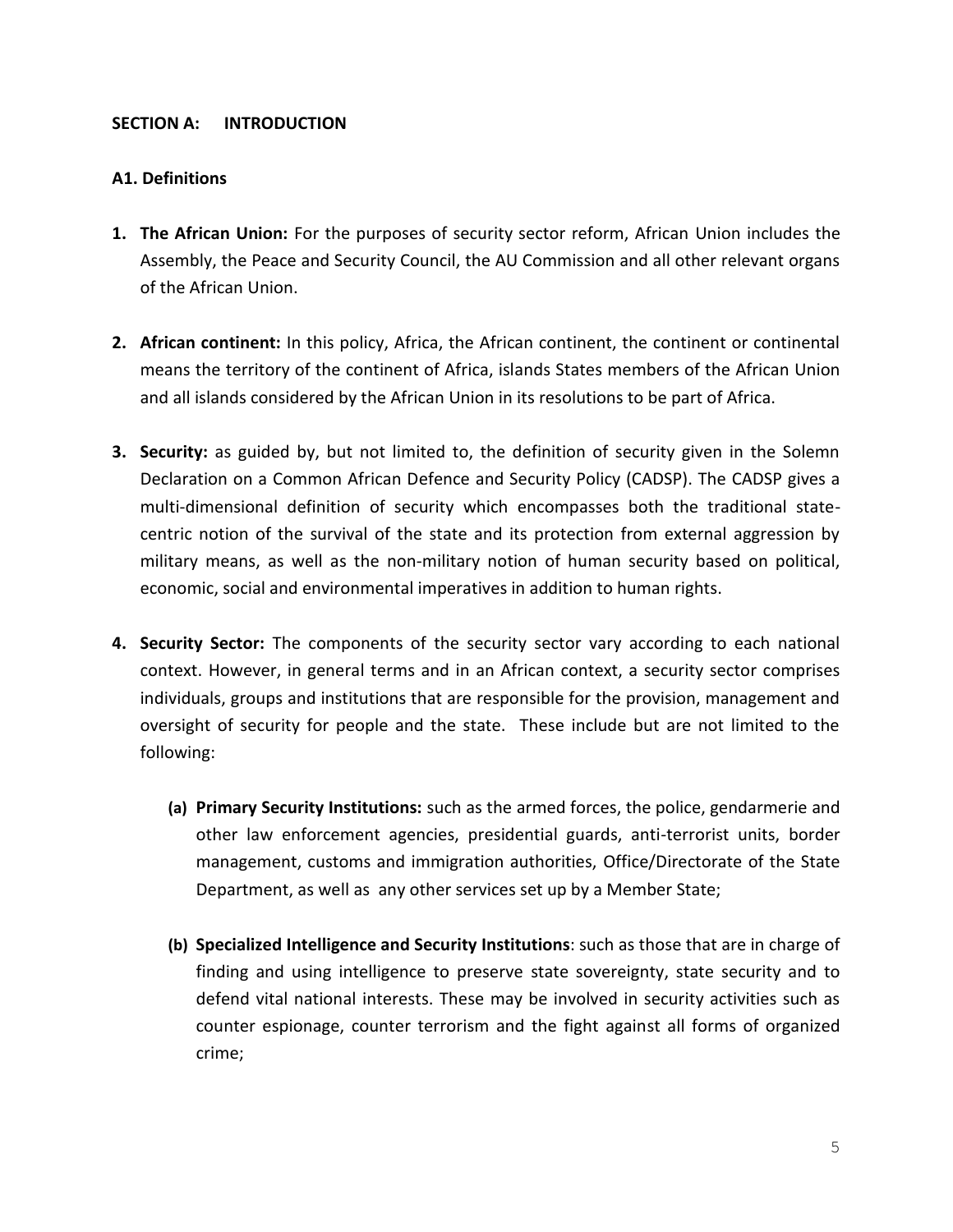- **(c) Public Oversight and Management Bodies:** such as the executive, the justice ministries, the legislature, national security advisory bodies, parliamentary subcommittees, anti-corruption bodies, customary authorities, the Pan African Parliament, and regional parliamentary bodies;
- **(d) Justice and Rule of Law Institutions:** such as the judiciary, prisons and other correctional facilities, Office of the Attorney General, Office of the Public Prosecutor, ombudspersons, traditional and transitional justice systems, human rights commissions, tribunals and courts;
- **(e) Civil Emergency Units:** such as search and rescue services, fire fighting, riot control, natural disaster management and natural resource protection units; and
- **(f) Non-state Security Bodies**: such as private security companies, informal, traditional and customary authorities and others, as may be decided by each Member State.
- **5. Security Sector Reform (SSR):** In this policy, SSR refers to the process by which countries formulate or re-orient the policies, structures, and capacities of institutions and groups engaged in the security sector, in order to make them more effective, efficient, and responsive to democratic control, and to the security and justice needs of the people. This policy takes note that "Security Sector Reform" is sometimes expressed as security sector governance, security sector transformation, security sector development, security sector review as well as security and justice reform.
- **6. African ownership:** Of security sector reform processes includes ownership by local communities, national ownership by Member States, regional ownership by the RECs and continental ownership by the African Union.
- **7. Mercenary:** As guided by, but not limited to, the definition of mercenary given in the 1977 OAU Convention for the Elimination of Mercenarism in Africa, and any relevant amendments to that convention; the 1989 UN International Convention against the Recruitment, Use, Financing and Training of Mercenaries (the UN Mercenaries Convention) as well as Article 47 of the Additional Protocol 1 to the 1949 Geneva Convention.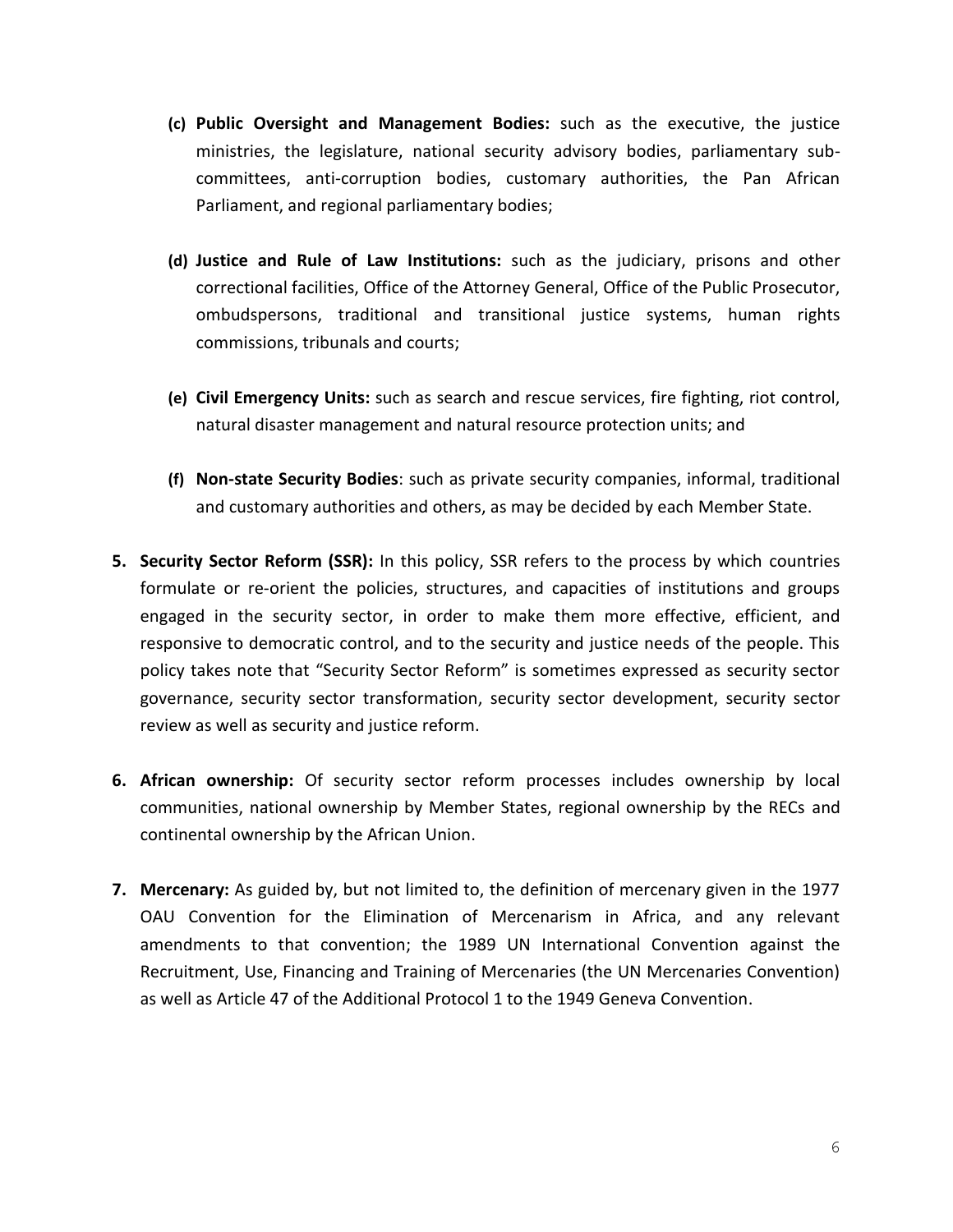**8. Civil Society**: In this policy, civil society refers to civil society organizations (CSOs) as defined in article 3 of the Statutes of the Economic, Social and Cultural Council of the African Union (ECOSOCC).

# **A2. Rationale and Scope**

- **9.** Africa is generally recognized as the theatre where the vast majority of SSR processes take place, particularly as part of post-conflict reconstruction. Yet, such SSR processes have been mostly informed by externally-generated policy frameworks and assumptions that often do not necessarily align with the realities and sources of insecurity of African peoples, states and societies.
- **10.** In outlining this policy framework, the AU reiterates its recognition of, and commitment to, existing normative frameworks on SSR, particularly those developed by the United Nations and other multilateral actors. The AU recognizes national and regional SSR frameworks that have collectively built a rich body of knowledge and lessons learned in this important area. The AU policy framework on SSR, therefore, emanates from the recognition of the continuing gap between existing approaches to SSR and deficits in the delivery and governance of security in many AU Member States. Thus, the policy is a major step in addressing the lack of African ownership of current SSR approaches. The African Union has a unique responsibility to lend an African character to and African ownership of SSR processes in conflict prevention, peacekeeping, post-conflict reconstruction and peacebuilding contexts in Africa.
- **11.** In this regard, the AU recognizes that, together with other sectors, the security sector should be subject to regular institutional review at least once every 10 years. Moreover, SSR should be part of a broader reform effort and an essential element of the conflict prevention, peacemaking, early recovery, peace-building and sustainable development agendas.
- **12.** The decision for the AU to engage in supporting national SSR efforts will be taken on the basis of a request from national authorities to the AU Peace and Security Council (PSC) and on the PSC's recommendation to the AU Assembly of Heads of State and Government.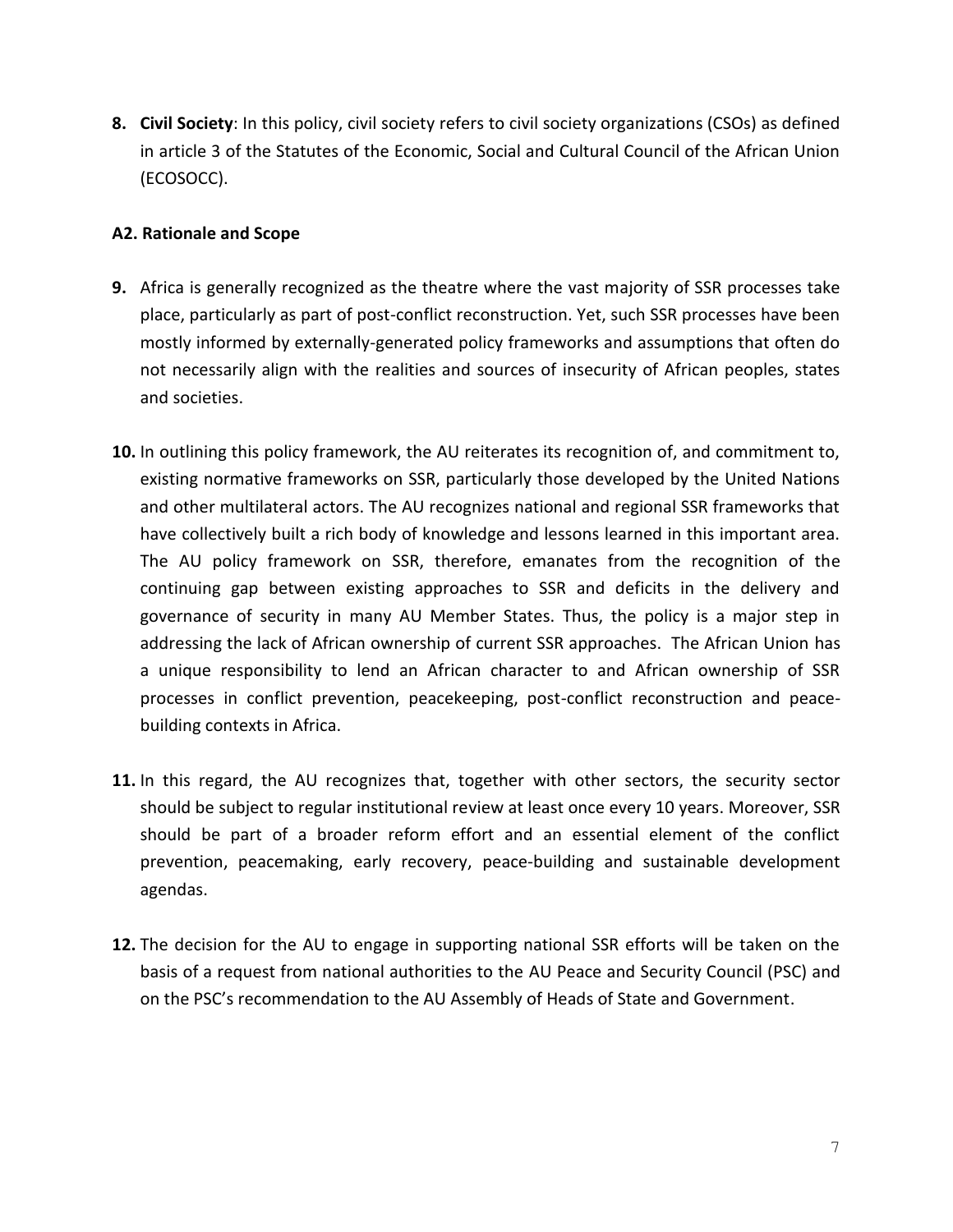# **A3. Aim of AU Policy Framework on SSR**

**13.** The aim is to provide a continental policy framework on SSR that provides the AU, RECs, Member States and other stakeholders with the necessary guidelines to implement SSR programmes.

# **A4. Objectives**

- **14.** The specific objectives of this policy framework are to:
	- **(a)** Provide the policy framework for AU Member States and RECs to formulate, design, implement, monitor and evaluate Security Sector Reform processes;
	- **(b)** Provide a platform for SSR orientation, training and capacity-building to assist African individuals, groups and institutions to participate more effectively in SSR processes and to provide an African instrument for SSR advocacy;
	- **(c)** Guide the partnerships and relationships of international organizations and other partners working with the AU, RECs and Member States in SSR processes; and
	- **(d)** Serve as an African building block contribution to the global SSR framework of the United Nations.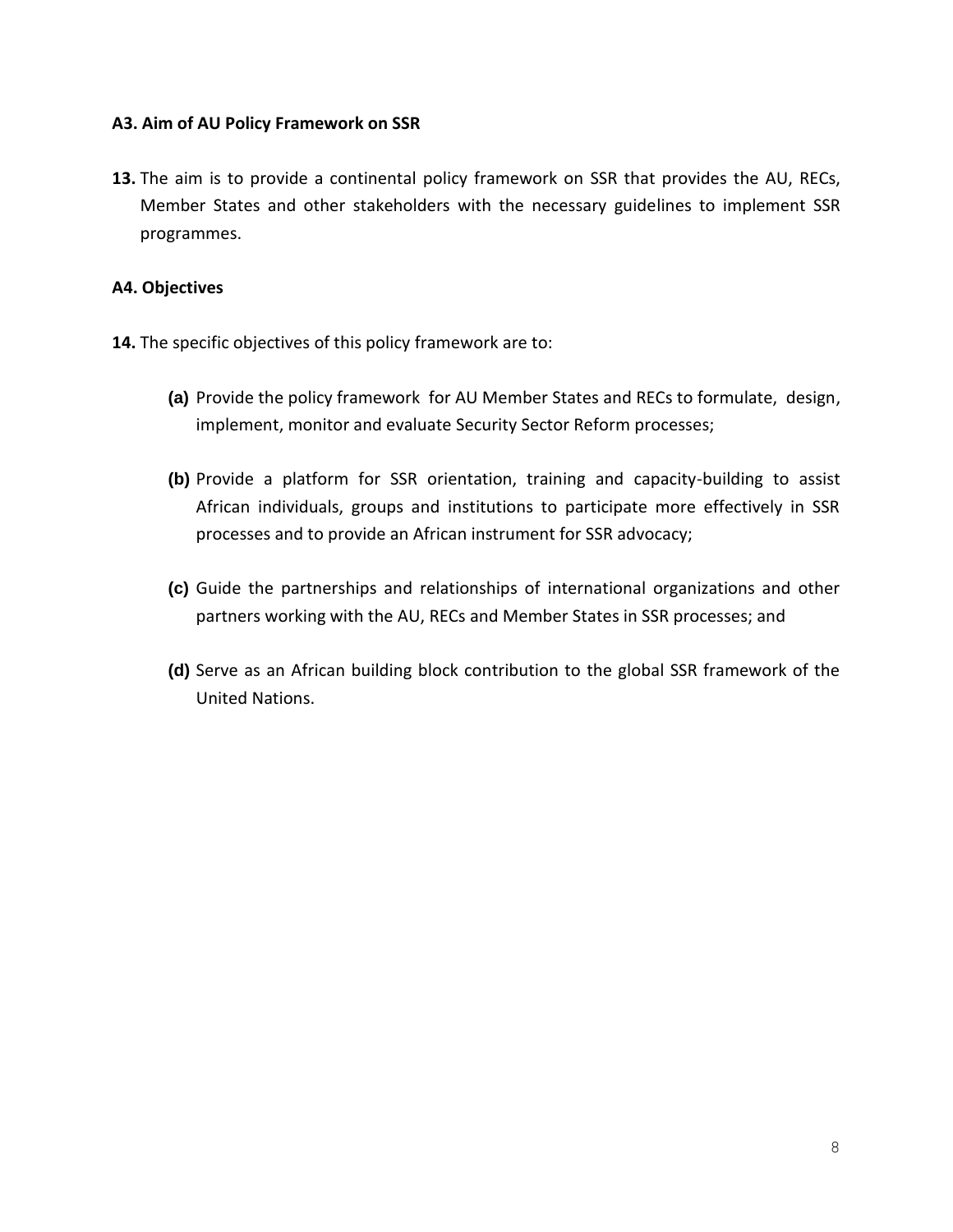#### **SECTION B: CORE AFRICAN PRINCIPLES FOR SECURITY SECTOR REFORM**

- **15.** The African Union has already developed broad principles relating to the security sector that are elaborated in a number of key instruments, including but not limited to the Constitutive Act of the African Union, the Protocol Relating to the Establishment of the Peace and Security Council of the African Union, the Solemn Declaration on a Common African Defence and Security Policy and the Policy on Post-conflict Reconstruction and Development (PCRD), among others.
- **16.** In addition, a set of global SSR norms and principles have been developed by the United Nations and are elaborated in the UN Secretary-General's report on SSR and subsequent UN documents. These principles form the overarching framework for the African Union's approach to SSR. Further to the above, the following core principles of SSR encompass those values that are particularly relevant for or unique to the African continent:
	- **(a) African solidarity and African partnerships:** This policy is predicated upon the principle of African solidarity, as enshrined in the Constitutive Act of the African Union, and forms the basis of engagement in SSR for the African Union, the RECs and Member States. Recognizing the role of an increasing number of Member States in the provision of SSR support on the continent, Member States are encouraged to make use of this African support to advance African solidarity and partnership in SSR processes.
	- **(b) SSR and regional integration:** This policy recognizes the linkages between an effective and democratically governed security sector and peace and security which are essential for regional integration in Africa. In particular, as part of the continental integration agenda, this policy is inspired by the Memorandum of Understanding on Cooperation in the Area of Peace and Security between the African Union, Regional Economic Communities and the Coordinating Mechanisms of 2008, which makes these regional mechanisms the building blocks of the African Peace and Security Architecture (APSA). The regional cooperation in the area of peace and security will endeavor to include cooperation in security sector reform processes.
	- **(c) National ownership, national responsibility and national commitment:** A Member State that undertakes security sector reform activities may do so on the basis of a national decision, and any SSR process will be based on national ownership. A core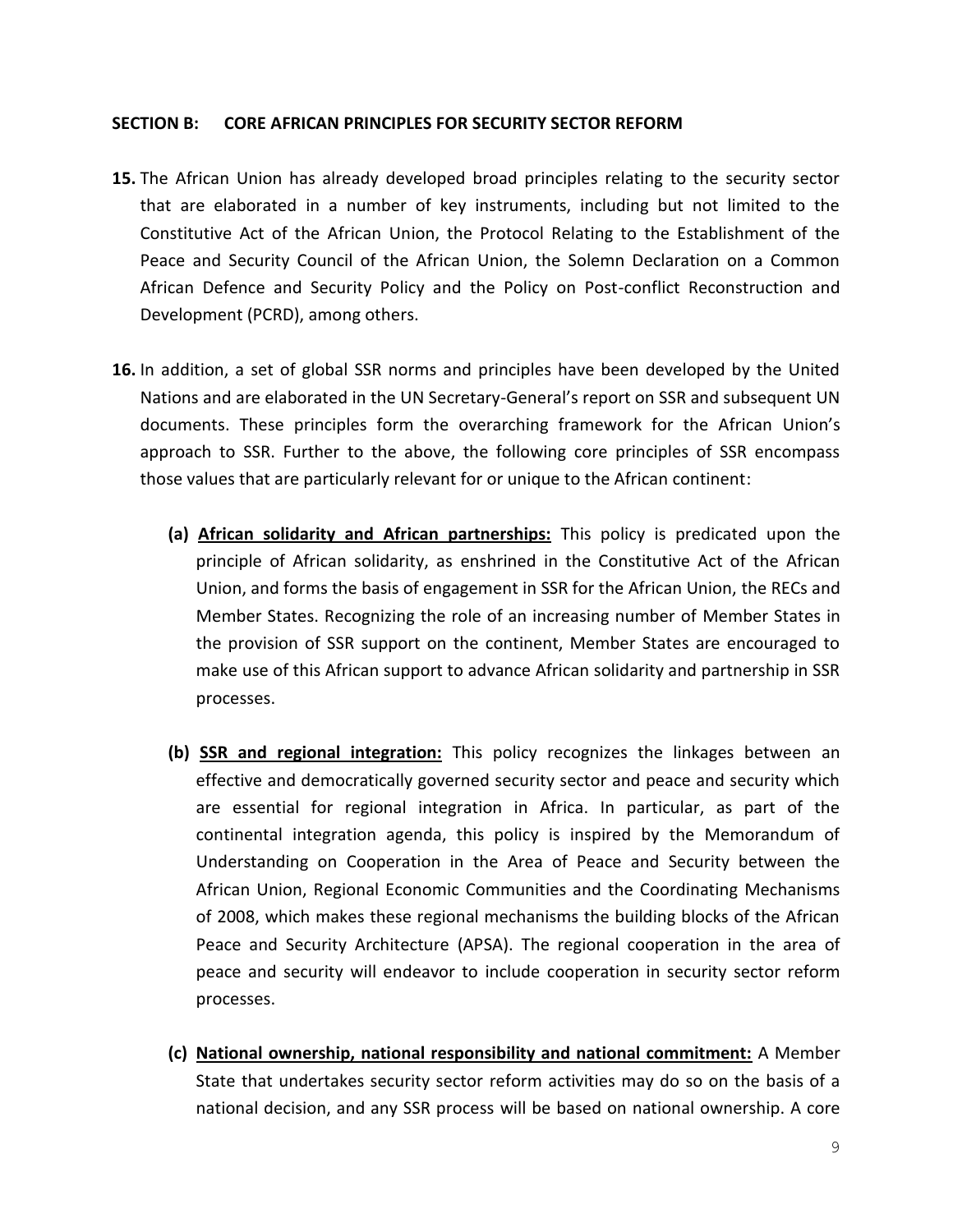component of national ownership will be the elaboration by a broad range of national stakeholders of a national vision for security and for security sector reform. However, national ownership also entails national responsibility and commitment. National ownership cannot be viable or realistic if the financial burden for reform is borne exclusively by external actors and partners. In advancing national ownership, therefore, the AU encourages Member States implementing SSR to commit some national resources to the process.

- **(d) National vision and parameters for external support for SSR:** External support for SSR will adhere to a nationally defined vision of security and security sector reform. Where such a vision has not yet been coherently articulated, external partners may seek to support the development of such a national vision. At the same time, national actors need to share the responsibility of ensuring that external support advances a national vision and need to be willing to (re)negotiate external assistance if it is not consistent with nationally-defined goals and objectives.
- **(e) SSR will be context specific:** The current African security sectors are a result of very diverse backgrounds that have also been affected by different historical experiences. SSR processes need to be tailored to the unique histories and cultures of each national context while at the same time conforming to the framework of the rule of law, international law including international humanitarian law and internationallyrecognized human rights. There will not be one-size-fits-all.
- **(f) Informal and customary security providers and traditional justice actors:** In many, but not all contexts in Africa, informal, customary and traditional security providers offer critical support to the State in delivering security to the population. Thus, to ensure their conformity with legal norms, rule of law and human rights, informal and customary security providers and traditional justice actors need to be integrated into the SSR process, where appropriate. In this regard, SSR processes on the African continent may need to engage a broader range of actors than is typical in other contexts.
- **(g) SSR as part of a broader democratization and reform process:** SSR is an essential but not a sufficient condition for lasting peace and security and therefore it may need to be part of a broader democratization and reform effort. SSR may need to be integrated as early as possible in peace processes and it may also form an essential element of conflict prevention, early recovery, peace-building and sustainable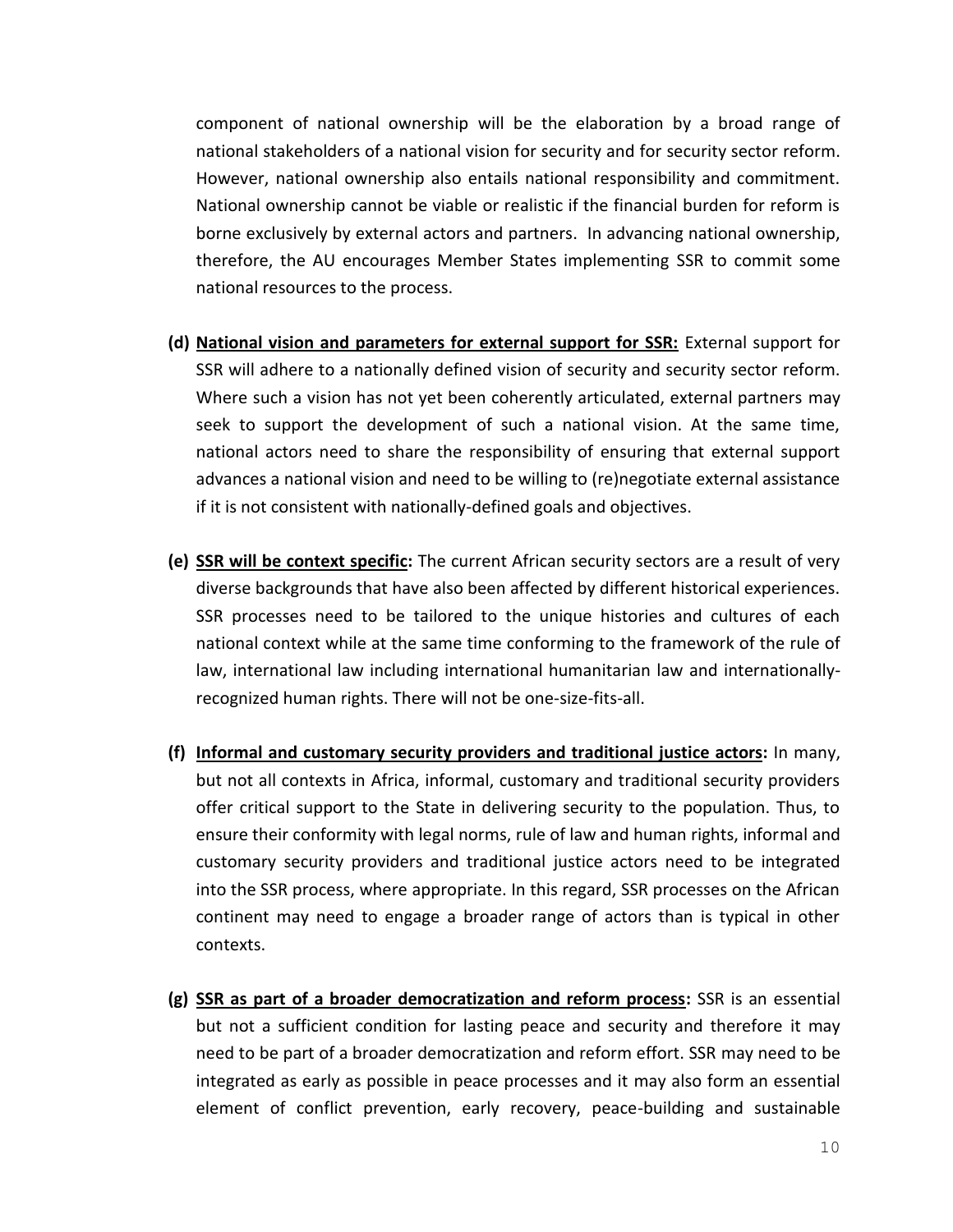development, including poverty reduction. In post-conflict situations, SSR and DDR may be intrinsically linked and may complement each other.

- **(h) SSR and good governance:** SSR will adhere to basic good governance principles, including accountability and transparency, and be undertaken within the broader framework of the rule of law, non-discrimination and respect for human rights. In this regard, SSR will be part of the continuous review of security institutions.
- **(i) SSR and gender:** SSR will adhere to the principles of gender equality and women's empowerment as enshrined in the Protocol to the African Charter on Human and People's Rights on the Rights of Women in Africa (2003), the Solemn Declaration on Gender Equality in Africa (2004), the Solemn Declaration on a Common African Defence and Security Policy (2004 ), the Post Conflict Reconstruction and Development Policy (2006), the African Union Gender Policy (2009), the United Nations Security Council Resolutions 1325(2000), 1820 (2008), 1888 and 1889 (2009), as well as to other relevant gender instruments of the RECs and of Member States. The entire SSR process will, therefore, include women-specific activities, gender awareness and responsive programming, and aim to bring about transformative possibilities for gender equity within the security sector.
- **(j) Coordination of SSR assistance:** Coordination of SSR assistance is ultimately a national responsibility. When and where national authorities lack the capacity for coordination, the RECs, the African Union and/or the United Nations may, where appropriate, partner with national authorities to facilitate coordination of SSR assistance and to build national capacities for the Member State to eventually assume a lead coordination role.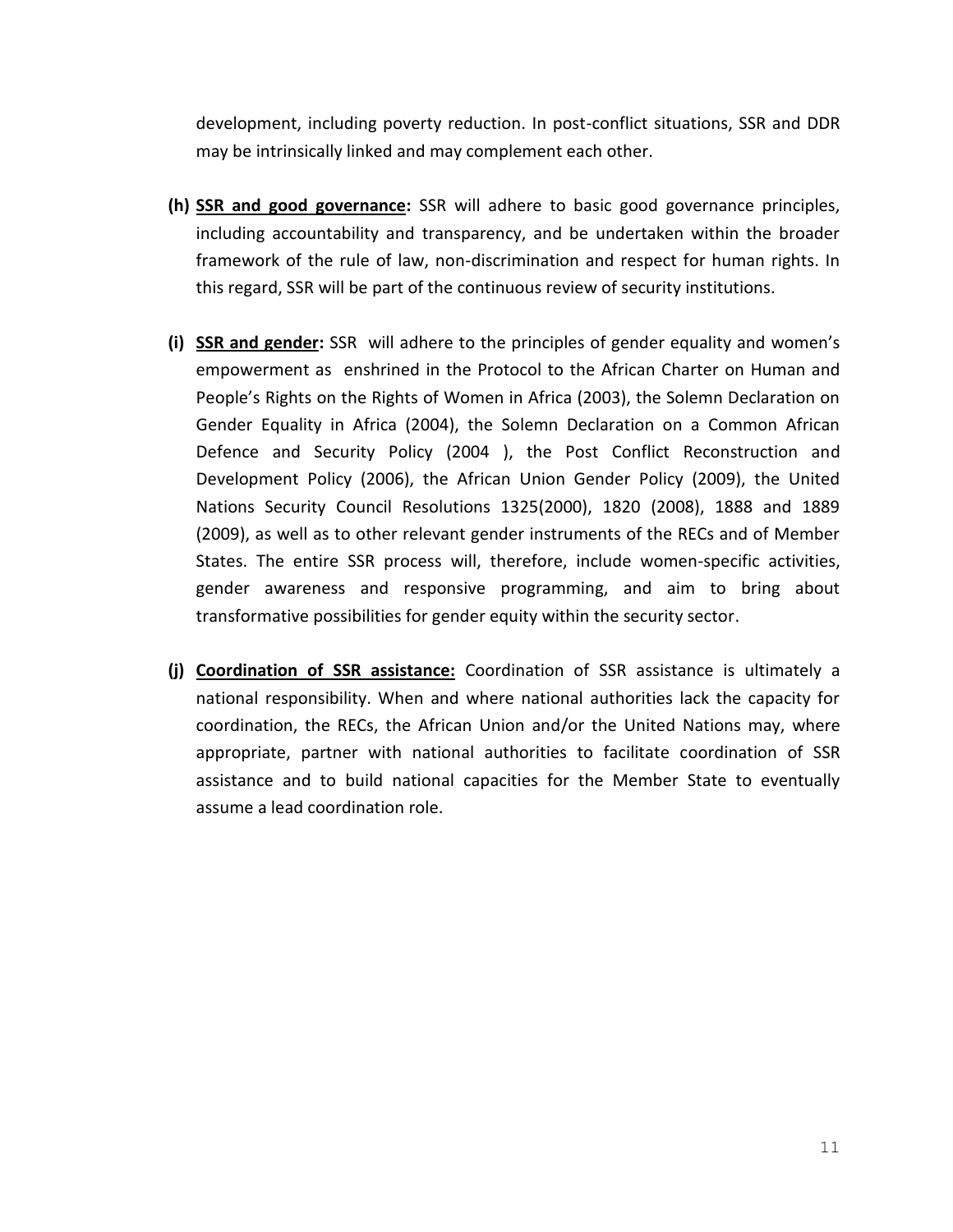# **SECTION C: PROHIBITIONS**

- **17.** The African Union may not support SSR activities in any Member State if it considers that the situation therein is not conducive.
- **18.** Without prejudice to their obligations under any regional and international legal instruments, this policy prohibits all national, regional, continental or international entities from carrying out activities in Africa, in the name of SSR, which may undermine the sovereignty, territorial integrity, political independence, domestic jurisdiction of a Member State, including the use of SSR to effect regime change in a Member State, or its ability to fulfill its international obligations.
- **19.** This policy also prohibits the following:
	- **(a)** the use of children below the age of eighteen (18) years in general in armed forces and groups;
	- **(b)** the use of mercenaries as agents or members of the security sector or for security sector reform either by the RECs, Member States or international partners; and
	- **(c)** any form of subversive activities on the territory of Member States.
- **20.** The African Union deplores the use of private military companies (PMCs) in security sector reform activities in Africa either by the RECs, Member States or their international partners. Where any of the above parties engages the services of private security companies (PSCs), such parties will conform to relevant international, regional and national frameworks regulating the activities of PSCs.
- **21.** The African Union may not support any activities in the name of SSR that have a potential to cause unnecessary militarization and/or may lead to an arms race or re-armaments that are contrary to international law.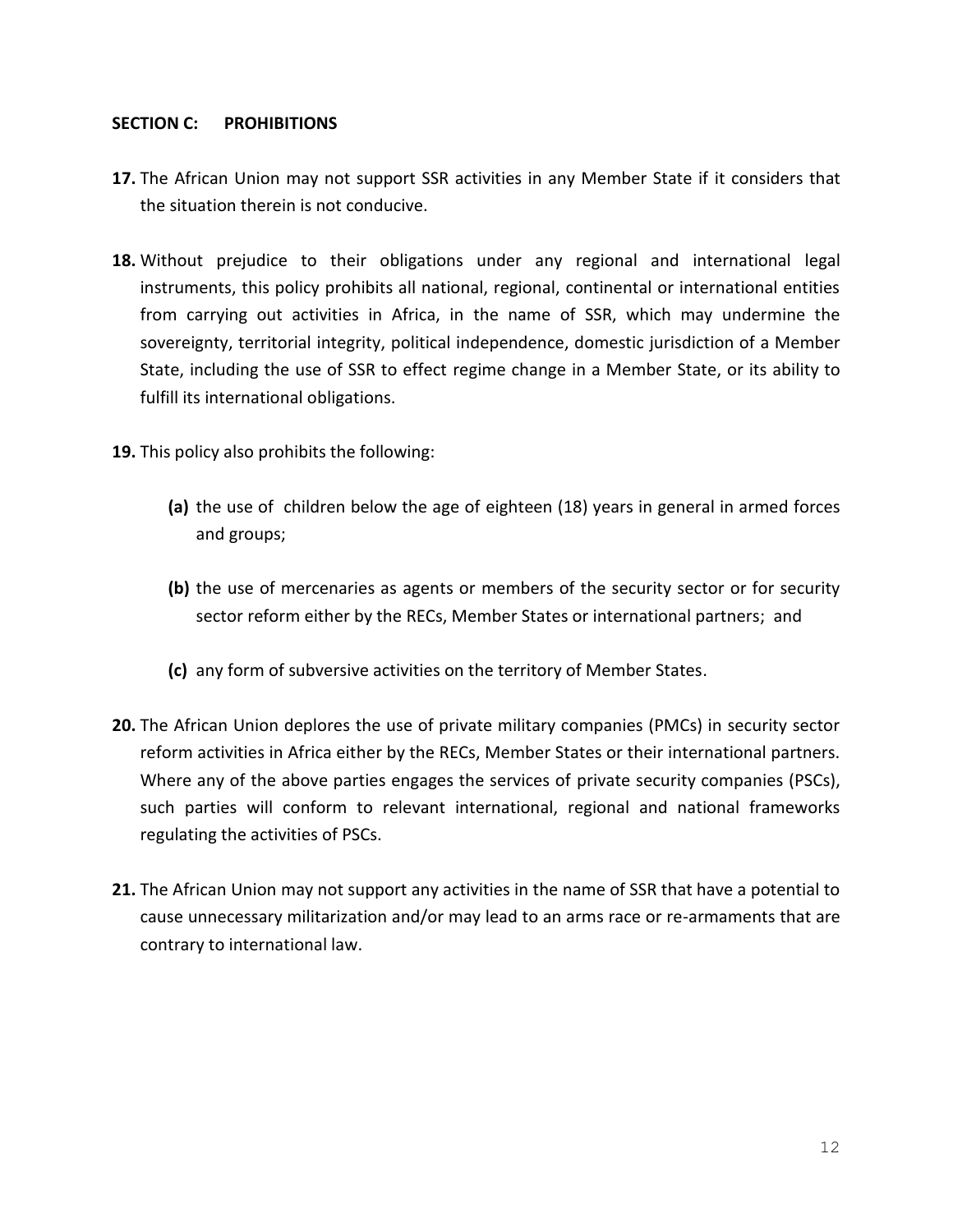#### **SECTION D: KEY ELEMENTS OF SSR PROGRAMMING**

- **22.** The national authority of a Member State are encouraged to ensure that the design and implementation of security sector reform programmes are based on but not limited to the following fundamental core elements:
	- **(a)** Security sector review and needs assessment;
	- **(b)** National security strategies;
	- **(c)** The existence of institutional, legal and security policy frameworks;
	- **(d)** Comprehensive capacity building and professionalization of the institutions of the security sector;
	- **(e)** Institutionalization of effective partnerships and coordination mechanisms;
	- **(f)** Ensuring that democratic control and oversight mechanisms are enhanced and functional;
	- **(g)** Ensuring adequate resource mobilization, funding and accountability;
	- **(h)** Appropriate monitoring and evaluation; and
	- **(i)** An effective communications strategy.

#### **D1. Security Sector Review and Needs Assessment**

- **23.** Member States are encouraged to set up timetables for the regular review of the security sector at least once every 10 years.
- **24.** When conducting a comprehensive security sector review process, a Member State will provide conceptual clarity, help delineate relationships and hierarchy between security sector institutions and civil authorities and help to clarify the roles and responsibilities of various security sector agencies. A security sector review process can also facilitate the determination of priorities within the security sector, appropriate sequencing and medium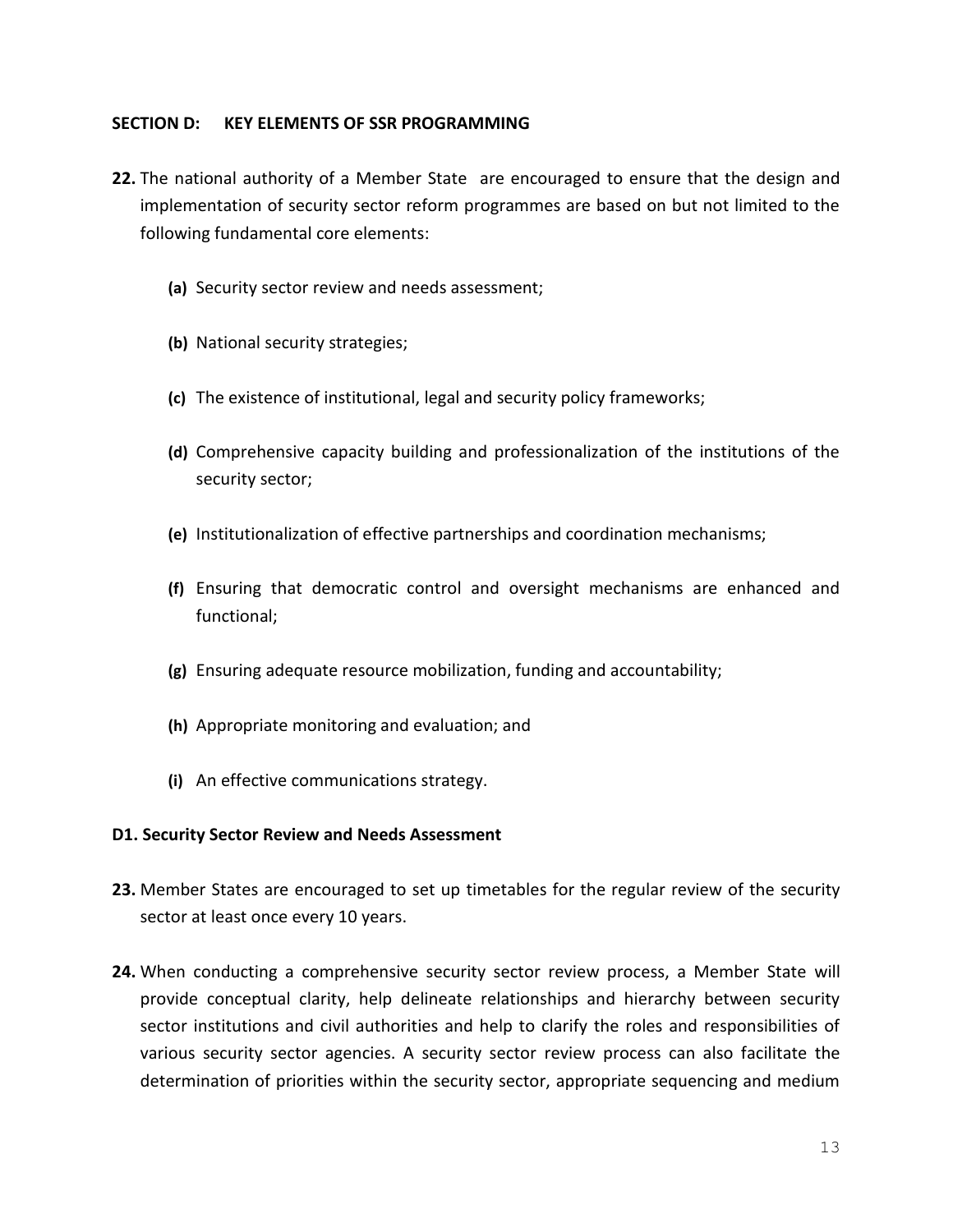to long term strategic planning for defence and national security decision making. These aspects may generally be further elaborated in a national security strategy.

- **25.** A Member State is encouraged to carry out a needs assessment of the security sector that it wishes to reform to be able to make a decision on appropriate action in respect of each element of that security sector. The needs assessment will provide enough information to the national authority to be able to design an appropriate national SSR strategy and plan of action within a given time-frame.
- **26.** The needs assessment will be transparent, fully consultative and participatory, and will include input from as many stakeholders as possible including security and justice providers, the public, civil society, women's organizations, think-tanks, academic institutions involved in peace and security studies and research, non-state actors and community based organizations. It is also very important that the assessment team receive input from the rank and file of security sector practitioners and that they consider very carefully the expert opinions of local security leaders and veterans.
- **27.** The needs assessment report will make recommendations to the national authority with regards to the following:
	- **(a)** Possible threats to national security, including the threats of local and international terrorism;
	- **(b)** The ideal security and justice needs of the Member State, in terms of number of units, strength of each unit, governance structure, financial and other resources required to maintain such units;
	- **(c)** Gender issues in all elements of the security sector;
	- **(d)** All other related issues such as transitional justice, small arms control, Disarmament, Demobilization and Reintegration (DDR); and
	- **(e)** The capacity, technical expertise, training and financial resources needed to carry out the necessary security sector reform.

# **D2. National Security Strategies**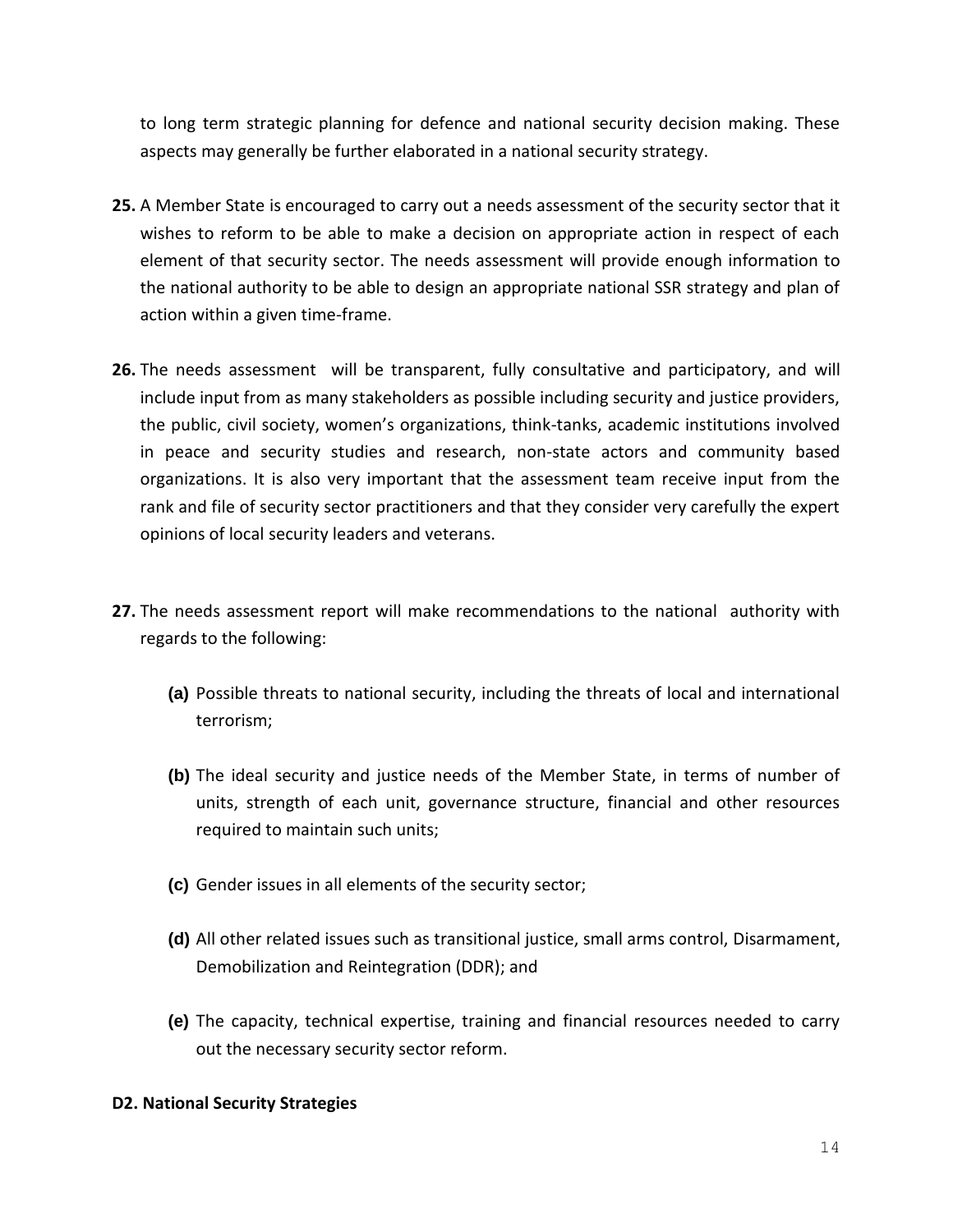- **28.** The national authority of a Member State implementing SSR will produce through a fully consultative and participatory process, a well defined national security strategy based on democratic principles, human security needs, respect for human rights and international humanitarian law. The national security strategy will incorporate a long term vision of security and will highlight, but not be limited to the following:
	- **(a)** The possible security threats that the Member State may face and the security means to counter such threats;
	- **(b)** The security posture of the Member State which will be based on principles of nonaggression, legitimate self defence and collective security in terms of the UN Charter and the AU Constitutive Act;
	- **(c)** Security interests of the Member State which will complement and not contradict national development objectives;
	- **(d)** Efficient and rational use of resources for the maintenance of peace and security;
	- **(e)** Commitment to regional, continental and international peace and security obligations;
	- **(f)** Provision for the development of strategically essential technology and costeffective research and development capacities where possible, for the equipment and maintenance of security sector machinery that may not be satisfied through competitive international procurement; and
	- **(g)** Participation of all groups including women and girls at all levels of national security activity.

# **D3. Legal and Security Policy Frameworks**

**29.** The AU encourages Member States to ensure that security sector reform programmes are undertaken based on a sound and adequate legal and security policy framework. The framework will detail the main national interests, core values, sectoral priorities, legal basis, and role of key actors in the security sector policy making and implementation process.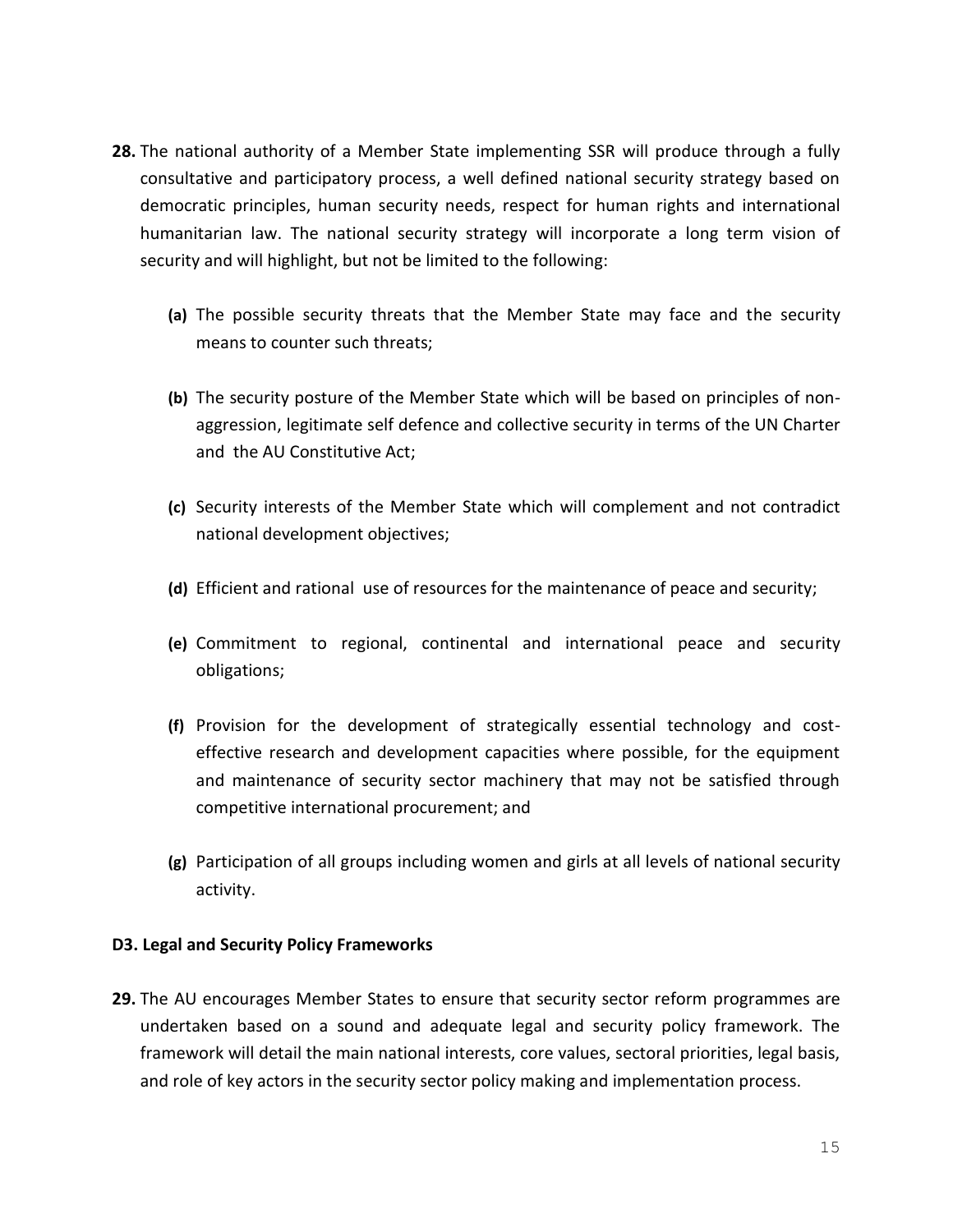- **30.** It is important to review existing constitutional instruments and relevant security sector legislations to ensure that institutional gaps and challenges are addressed and that the basic responsibilities of each element of the security sector are well-defined. The policies and laws developed will clearly define and mandate democratic control over the security sector and the chain of command for policy implementation.
- **31.** It is also crucial for Member States implementing security sector reform programmes to align such efforts with conflict prevention, peace processes, post conflict reconstruction, and economic reform programmes in order to ensure financial sustainability of SSR processes and the subsequent reformed security sector.
- **32.** Except where such laws are already in existence, the AU encourages Member States to enact relevant laws for the effective implementation of the relevant provisions of this policy.

# **D4. Comprehensive Capacity Building and Professionalization of the Security Sector**

- **33.** Member States are advised to ensure the effectiveness of security sector personnel through comprehensive capacity-building programmes, including the provision of transparent, accountable and equitable recruitment mechanisms, appropriate training, equipment, and gender compliance.
- **34.** Member States are encouraged to take advantage of existing regional and international training institutions on the African continent as a step towards standardizing security doctrines and professional development for all elements of the security sector. The development and strengthening of procurement policy and procedures for the purchase, supply and disposal of all security equipment will be clearly defined and applied.
- **35.** Member States carrying out SSR activities will be encouraged to ensure the institutional formalization of security structures and mechanisms and the creation of conducive conditions of service.
- **36.** Member States will take part in regional and continental security exercises as a confidence-building measure and as a way of ensuring inter-operability in doctrine, standard operational procedures (SOPs) and equipment. In addition, partnership and collaborative arrangements will be developed between national, regional and international training institutions with a view to improving standards, capabilities and inter-operability.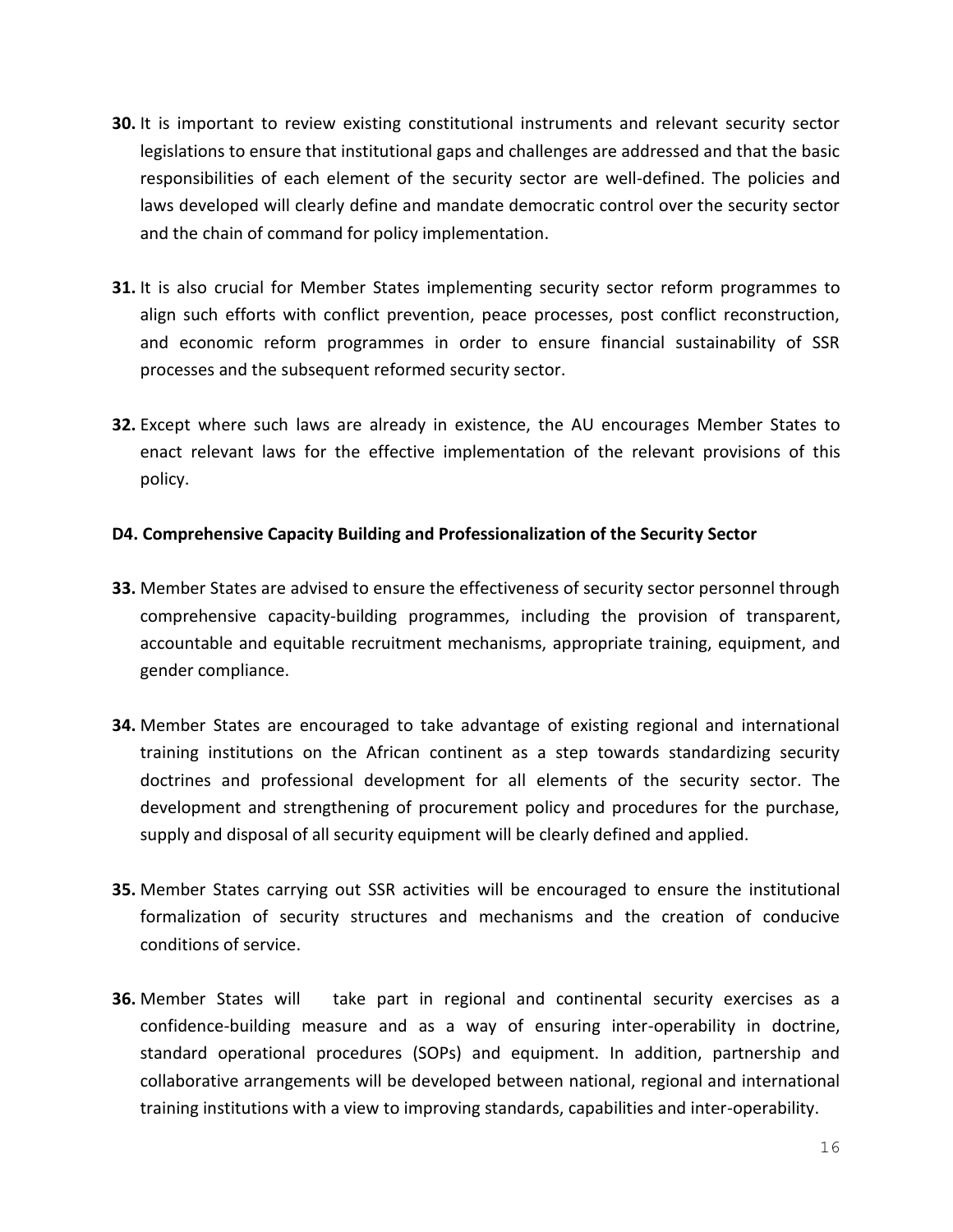#### **D5. Institutionalize Effective Partnerships and Coordination Arrangements**

- **37.** Generally, post conflict security sector reform processes may go through stages, moving from a stronger influence of external actors and partners in the early stages to a stronger influence of national actors in the later stages. Eventually, security sector reform processes need to come under full "national ownership". Throughout, the relationship between external and national actors is expected to be an equal partnership of actors who have a common interest in a particular outcome and will invest resources to achieve this outcome.
- **38.** Member States are encouraged to conduct thorough partnership analyses to examine the mission, mandate, technical approaches and obligations of potential partners in the process of establishing a comprehensive partnership strategy for the design and implementation of security sector reform. Partnership analysis will also include a clear definition of the responsibilities of the partners in the programme design phase, the timeframes for partnership engagement, and potential exit strategies.
- **39.** A Member State is advised to assume responsibility for coordinating external support to national SSR processes. When this capacity does not immediately exist, the Member State may seek support and capacity-building assistance for coordination from the RECs, the African Union, the United Nations or other partners until the Member State has the capacity to lead.

# **D6. Democratic Control and Oversight of the Security Sector**

**40.** The AU advises Member States to commit themselves to strengthening instruments for democratic oversight of the security sector. These oversight instruments may be countryspecific whilst seeking to promote and uphold good governance principles, the rule of law, respect for the legal framework including human rights and gender equality. In this regard, the following oversight mechanisms will be established by Member States in furtherance of democratic control and oversight of the security sector:

# *D6.1 Executive Control of the Security Sector*

**41.** Member States will encourage and support their Heads of State and Government, members of Cabinet and other coordinating officials that assist the Executive in the execution of their functions, to direct the security sector, as provided for in their respective constitutions and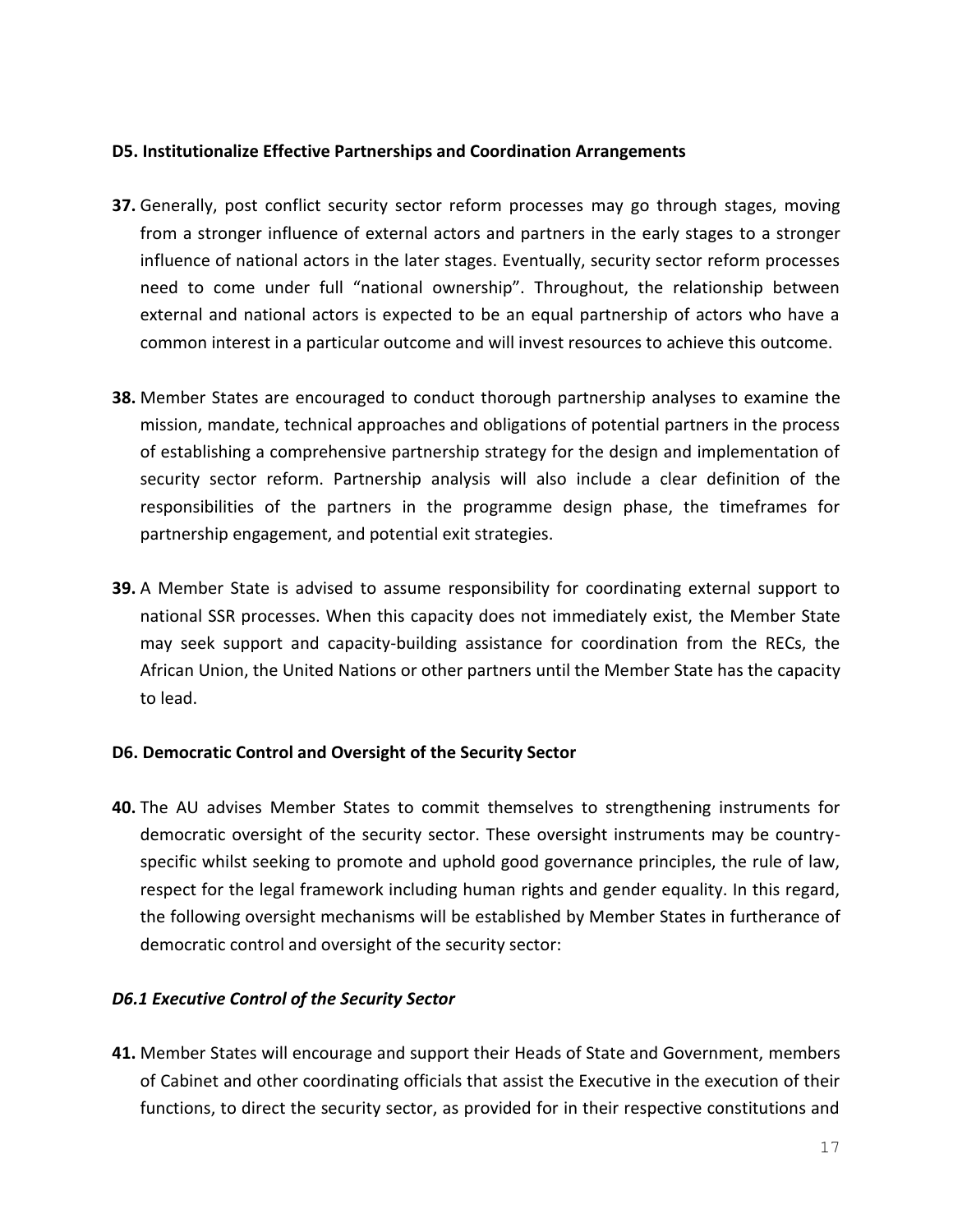other legislations, in keeping with the spirit of separation of powers among the various branches of government. In this regard, the main focus of the Executive will be to provide political and policy direction to security sector institutions. The Executive will also ensure that the security sector adhere to, and implement their mandates, roles and functions and have the necessary operational resources, in a manner that promotes human security. The Executive will be accountable for national security decision-making in keeping with national legislation, in addition to regional, continental and international legal instruments.

# *D6.2 Legislative Oversight of the Security Sector*

- **42.** The AU advises Member States to encourage and support their legislatures to oversee the work of the security sector by holding the Executive accountable for the mandates, roles and missions of the security sector. Additionally, the legislature will make and approve laws, rules and regulations of the respective security sector institutions and will establish and mandate specialised Committees to exercise oversight on behalf of the legislature and regularly report thereto.
- **43.** In furtherance of continental integration processes, relevant regional bodies including the Pan African Parliament and Regional Parliaments where applicable, will support national legislatures in overseeing the security sector by providing common normative standards including as contained in this policy. In this regard, the relevant regional bodies will enhance parliamentary capacity to play a watchdog role particularly with respect to regional peace support operations and related security mechanisms.

#### *D6.3 Judicial Control and Oversight*

- **44.** Judicial control and oversight is aimed at curtailing the use of intrusive powers of the security sector without constitutional and legislative justification. Member States are, therefore, advised to provide for national legislation to prohibit the limitation of the rights and freedoms of citizens by the security sector through the use of intrusive operational methods.
- **45.** No member of the security sector will act in contravention of any national and international law, including international human rights and humanitarian law. Those found in violation or abuse of these laws will be held accountable.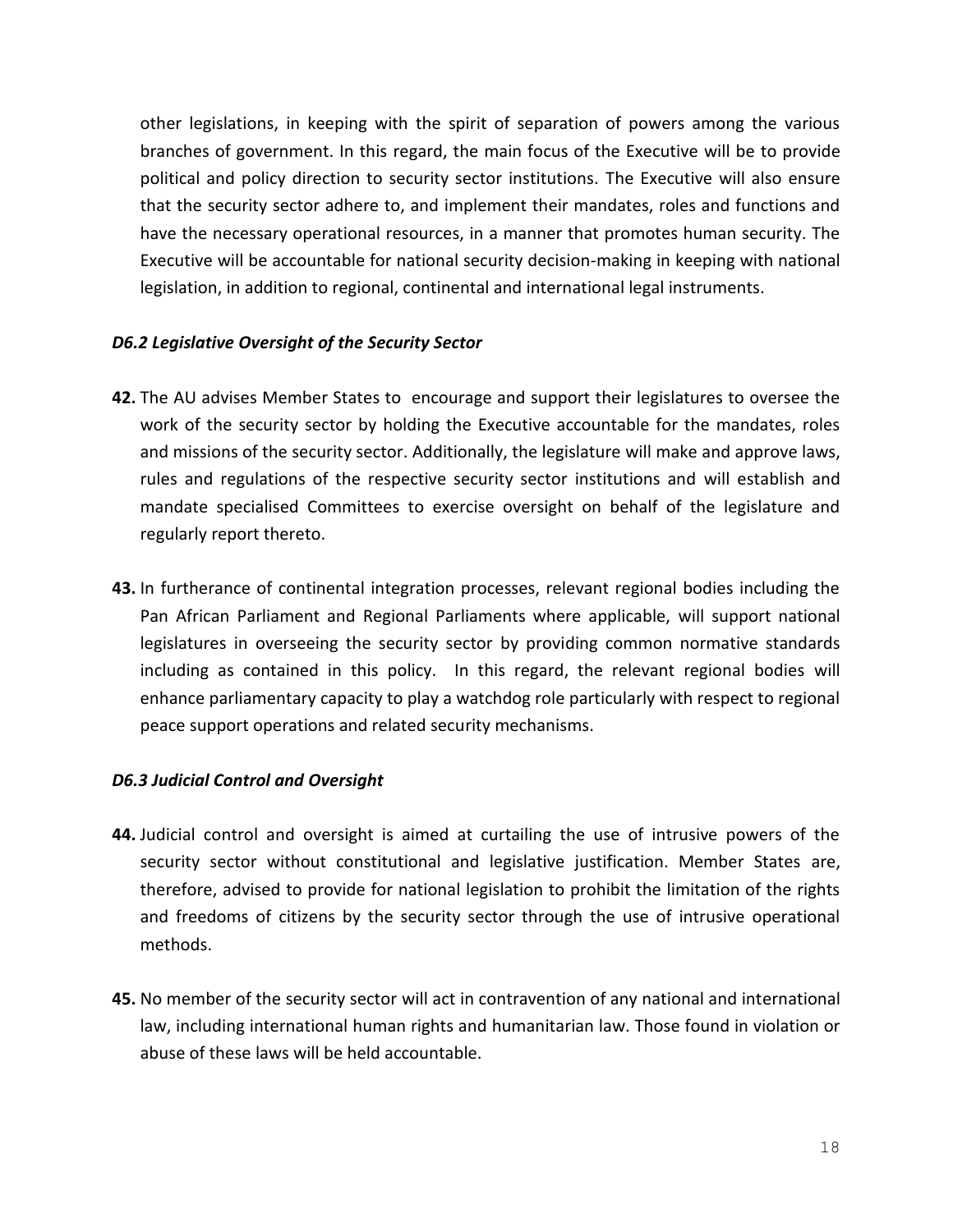**46.** Where a civilian is tried before military courts for military offences, such a civilian will be tried in accordance with the rules and principles of natural justice. .

# *D6.4 Independent Oversight by Designated Civil Institutions*

- **47.** In keeping with the spirit of the Constitutive Act of the African Union, which among other things underscores the need for peace, security, stability and human rights based on peoples participation, inclusion, and ownership of the democratic processes, Member States are encouraged to set up appropriate independent oversight instruments such as inspectors-general of intelligence and security and ombudspersons for the security sector through national legislation. The legislation needs to empower these civil institutions to investigate complaints from the public and security service members, and to monitor compliance of the security sector with applicable national and international law, including international humanitarian and human rights law.
- **48.** Member States are encouraged to provide space and empower traditional and communitybased oversight in recognition of African traditional authorities in a manner consistent with this policy.
- **49.** In keeping with good governance principles, Member States are encouraged to ensure that all elements of the security sector establish internal checks and balances or internal monitoring mechanisms, since effective management provides an essential building block for sound oversight. In this regard, Member States are encouraged to undertake regular reviews, and audits of said mechanisms. It is these internal monitoring mechanisms that provide guidelines and reference points for investigations, review, and oversight of security sector operations.

# **D7. Financing Security Sector Reform and the Security Sector in General**

# *D7.1 Financing Security Sector Reform Processes*

**50.** The responsibility for financing national SSR processes lies with Member States. National authorities may therefore coordinate with bilateral partners, the African Union, the United Nations and other stakeholders to ensure the long-term sustainability of funding for security sector reform activities.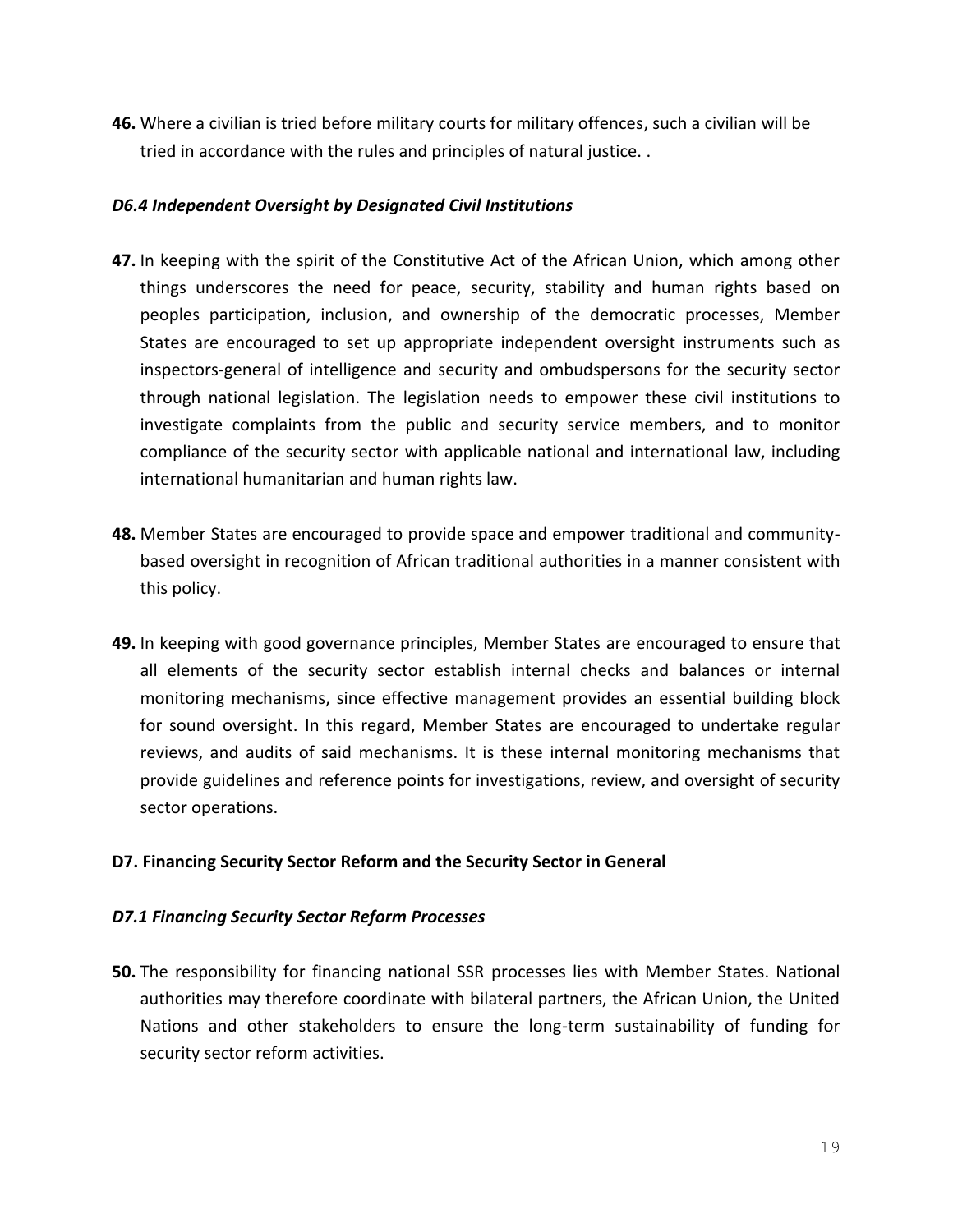**51.** Where the African Union is mandated to support a Member State's security sector reform process, the Chairperson of the AU Commission will make resources available from the Peace Fund and other sources for such engagement by the African Union.

# *D7.2 Post-SSR Financing of National Security Sectors in General*

- **52.** The AU encourages Member States to continue to allocate from the state budget, adequate funding to all elements of the security sector on an annual budget basis and in a predictable manner. In this regard, Member States are encouraged to allocate sustainable funds in the budget to finance the salaries and pensions of all security sector staff, security operations, maintenance of land and equipment, production and procurement, training, research and development, food and rations, emergency situations and social services.
- **53.** In peace time, Member States are encouraged to allocate funds to the security sector in accordance with their national security and development priorities.
- **54.** In the case of an emergency, Parliament may provide for special budgetary arrangements.
- **55.** In respect of regional, continental or international peacekeeping engagements, Member States will ensure transparency in reimbursement procedures in a standardized approach to remuneration of peacekeeping personnel.
- **56.** All elements of the security sector will utilize their budget allocations in an efficient and effective manner and will abide by the budget allocated to them.
- **57.** All elements of the security sector will submit their financial reports to the relevant national authority on a regular basis.
- **58.** All elements of the security sector will be subject to an annual audit by the Auditor General or the equivalent public auditor or national audit institution and the results of all audits will be reported to Parliament.
- **59.** Member States are encouraged to promote transparency, accountability and public access, through relevant oversight institutions, relevant legislations and other mechanisms, to unclassified information related to the funding of the security sector.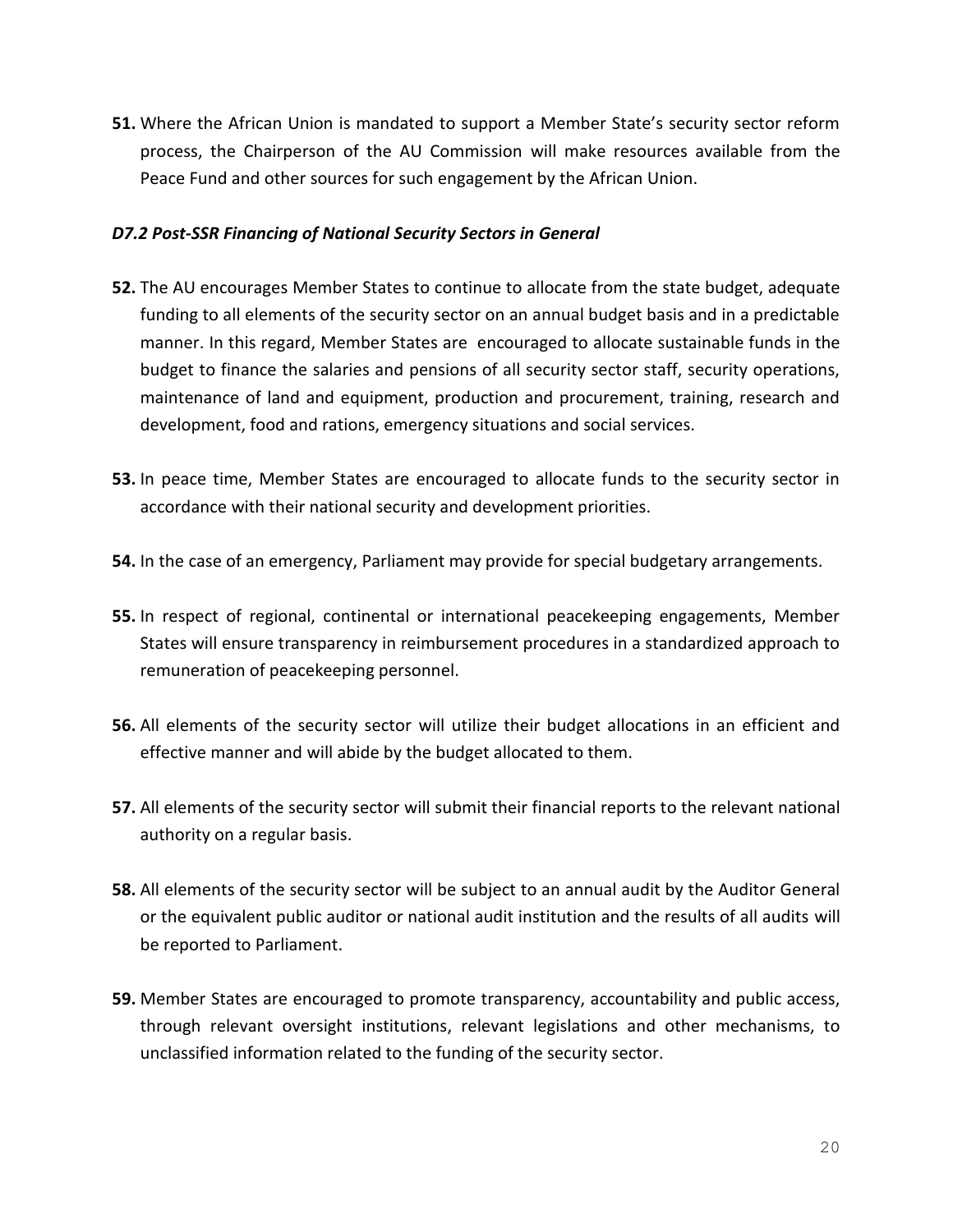**60.** Member States are encouraged, within the framework of their national constitutions to establish and maintain continental peace and security through transparency and restraint in national military expenditures and armaments. In this regard, this policy encourages all Member States to comply with the United Nations General Assembly Resolution 62/13, which calls upon all UN Member States to report annually to the UN-Secretary General their military expenditures using the United Nations Standardized Instrument for Reporting Military Expenditure as recommended in UN General Assembly Resolution **A/Res/35/142B** of 12 December 1980. This policy encourages the AU Commission and RECs to develop their own instruments for reporting regional and continental military expenditures.

# **D8. Monitoring and Evaluation**

- **61.** Member States implementing SSR are encouraged to develop and implement appropriate mechanisms and indicators for the monitoring and evaluation of SSR processes. The aim of a monitoring and evaluation exercise will be to track, assess, monitor and evaluate SSR processes on a regular basis in order to indicate progress or lack of it, gauge cost effectiveness of processes, compliance with terms of reference, achievement of expected results and where necessary, to take corrective measures.
- **62.** To be effective, monitoring and evaluation exercises will be continuous and will not target only the specific projects, but will be sector-wide and be results-based.
- **63.** A Member State implementing SSR is encouraged to create capacity and tools for the monitoring and evaluation of their SSR processes. Where appropriate, a Member State may seek monitoring and evaluation assistance from the REC, the African Union, the United Nations and/or other partners and stakeholders.
- **64.** Monitoring and evaluation processes will be carried out in a transparent and inclusive manner and reports will be made available to stakeholders as appropriate.

# **D9. Effective Communications Strategy**

**65.** A Member State implementing SSR is encouraged to establish and implement an effective communications strategy with the aim of informing stakeholders of developments in the SSR process. Such a communications strategy should take into account the citizen's right to information and the need to regulate the manner in which security information is protected in the national interest or disclosed to the public. This may call for a clear indication of the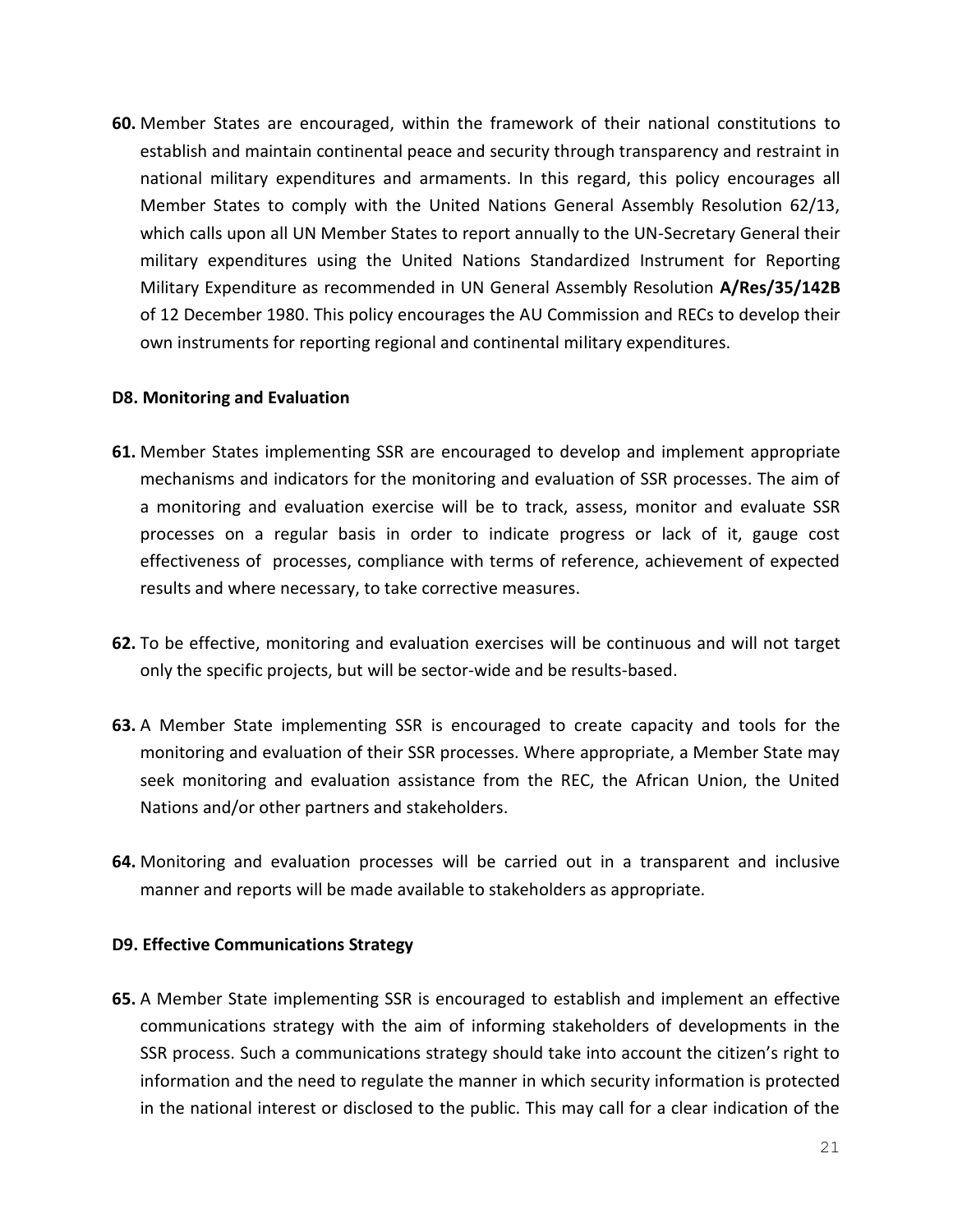procedures for the classification and declassification of national security information and related material.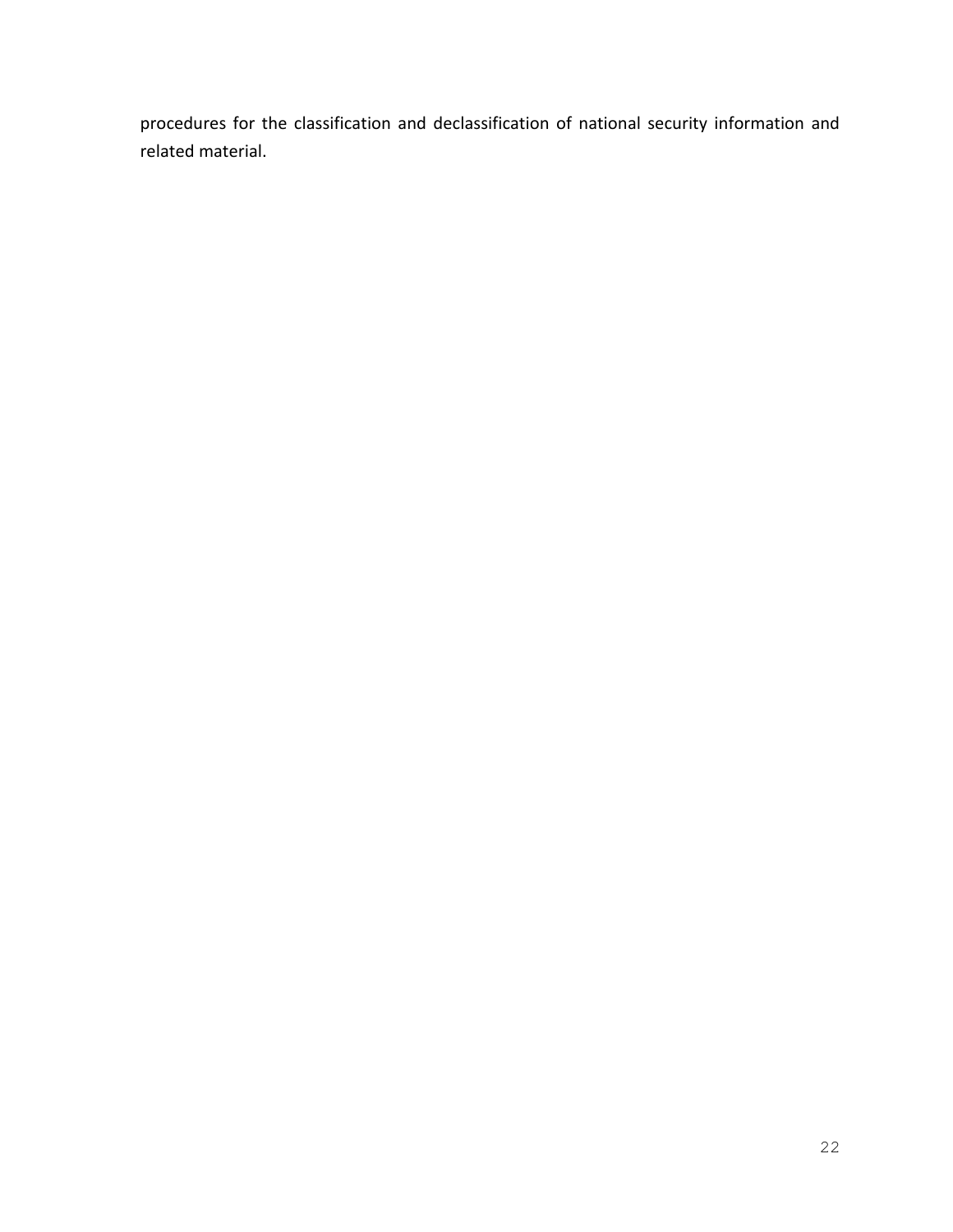#### **SECTION E: GENDER MAINSTREAMING IN THE SECURITY SECTOR**

- **66.** The African Union is committed to the principle of gender equality as expressed in the UN Convention on the Elimination of all forms of Discrimination against Women (CEDAW) as well as the Protocol to the African Charter on Human and People's Rights on the Rights of Women in Africa and the Solemn Declaration on Gender Equality in Africa (SDGEA) in addition to all relevant instruments adopted by Member States and RECs. These African gender instruments are in line with United Nations Security Council Resolutions 1325 of 2000, 1820 of 2008, and 1888 and 1889 of 2009 which legitimize the role of women in all peace and security activities and specifically SSR. Therefore, security sector reform on the African continent should be able to address the security needs and ensure the participation of men, women, boys and girls. It follows that any SSR process should be a result of consultation between men and women from diverse social groups including women's organizations. In particular, an SSR process will aim to achieve the following:
	- **(a)** Endeavour to implement gender best practices and women focused activities at all levels and in all the elements of the security sector;
	- **(b)** Improve the mechanisms for the prevention of sexual and gender-based violence with the aim of ending all violence against women. This policy includes rape and other forms of sexual violence in conflict zones under the definition of war crimes, and supports the relevant UNSC resolutions, other international, regional and national legislation that do the same;
	- **(c)** Involve women at all levels of SSR processes including in leadership positions, with the aim of creating gender balance in security sector institutions;
	- **(d)** Address specific needs of women and girls formerly associated with armed forces or groups as well as wives and widows of former combatants;
	- **(e)** Provide gender, international human rights and humanitarian law training to all security personnel; and
	- **(f)** Increase the recruitment, retention and advancement of women in all security sector institutions.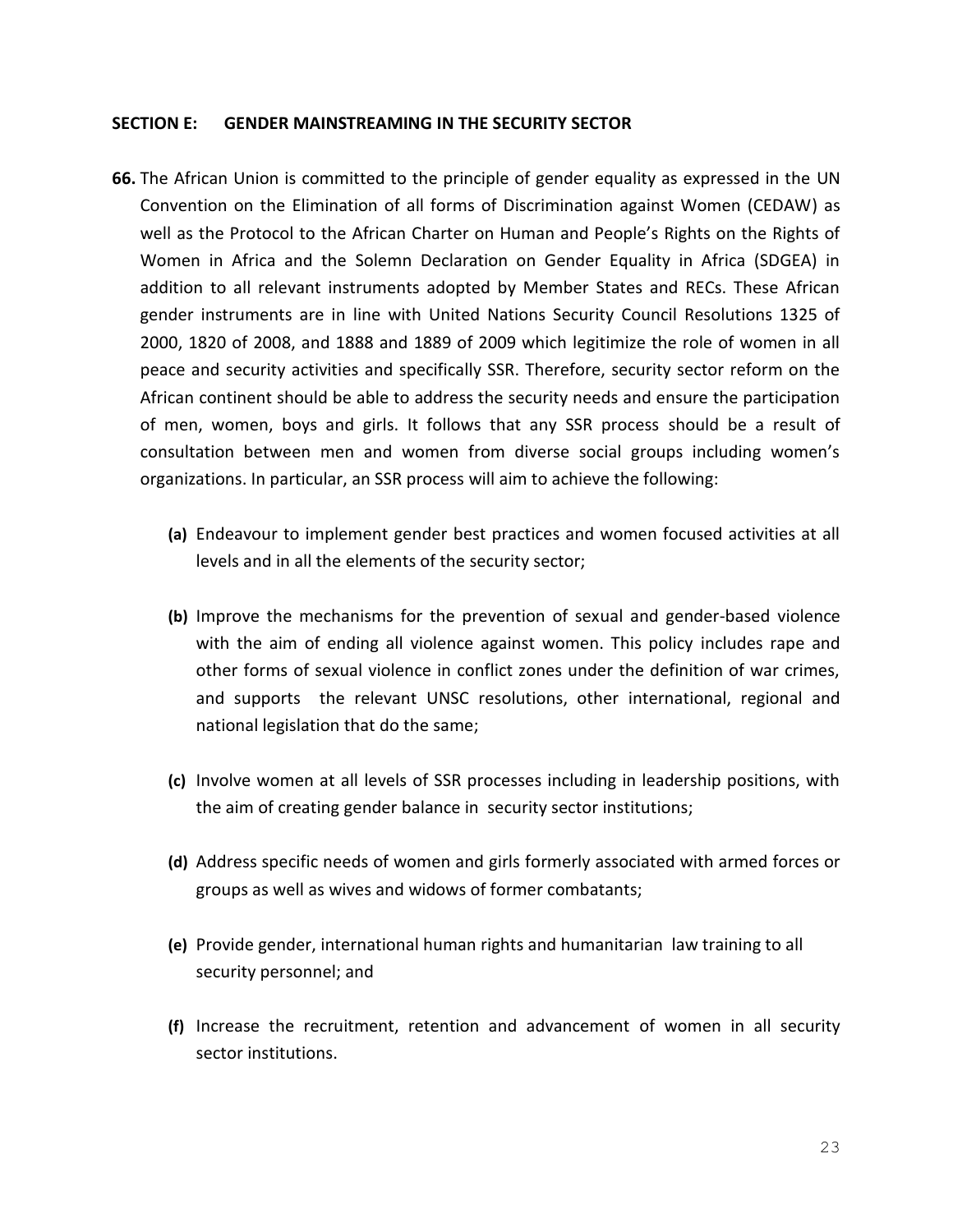# **SECTION F: VULNERABLE GROUPS AND THE REHABILITATION OF EX-COMBATANTS, VETERANS REFUGEES AND INTERNALLY DISPLACED PERSONS (IDPS)**

- **67.** A Member State implementing SSR is encouraged to develop and implement mechanisms to address vulnerable groups including people with disabilities and for the effective rehabilitation of all ex-combatants and internally displaced persons. The exercise may include the following:
	- **(a)** Repatriation from combat zones;
	- **(b)** Disarmament, Demobilization and Reintegration (DDR);
	- **(c)** Counseling;
	- **(d)** Financial assistance;
	- **(e)** Demobilization, return, rehabilitation, resettlement, protection and assistance of children formerly associated with armed forces or groups;
	- **(f)** Return, rehabilitation, resettlement, protection and assistance of refugees in line with UN protocols and conventions relating to the status of refugees and the OAU Convention Governing the Specific Aspects of Refugee Problems in Africa; and
	- **(g)** Return, rehabilitation, resettlement, protection and assistance of internally displaced persons in line with the UN Guiding Principles on Internal Displacement and applicable international and regional legal instruments under international humanitarian and human rights law, including the relevant decisions and instruments adopted by the Policy Organs of the African Union with respect to the Protection and Assistance of Internally Displaced Persons in Africa. The return, rehabilitation, resettlement, protection and assistance of IDPs will be unconditional, and will not depend on whether such displacement was caused by war, social unrest, economic conditions, climate change or other natural disasters.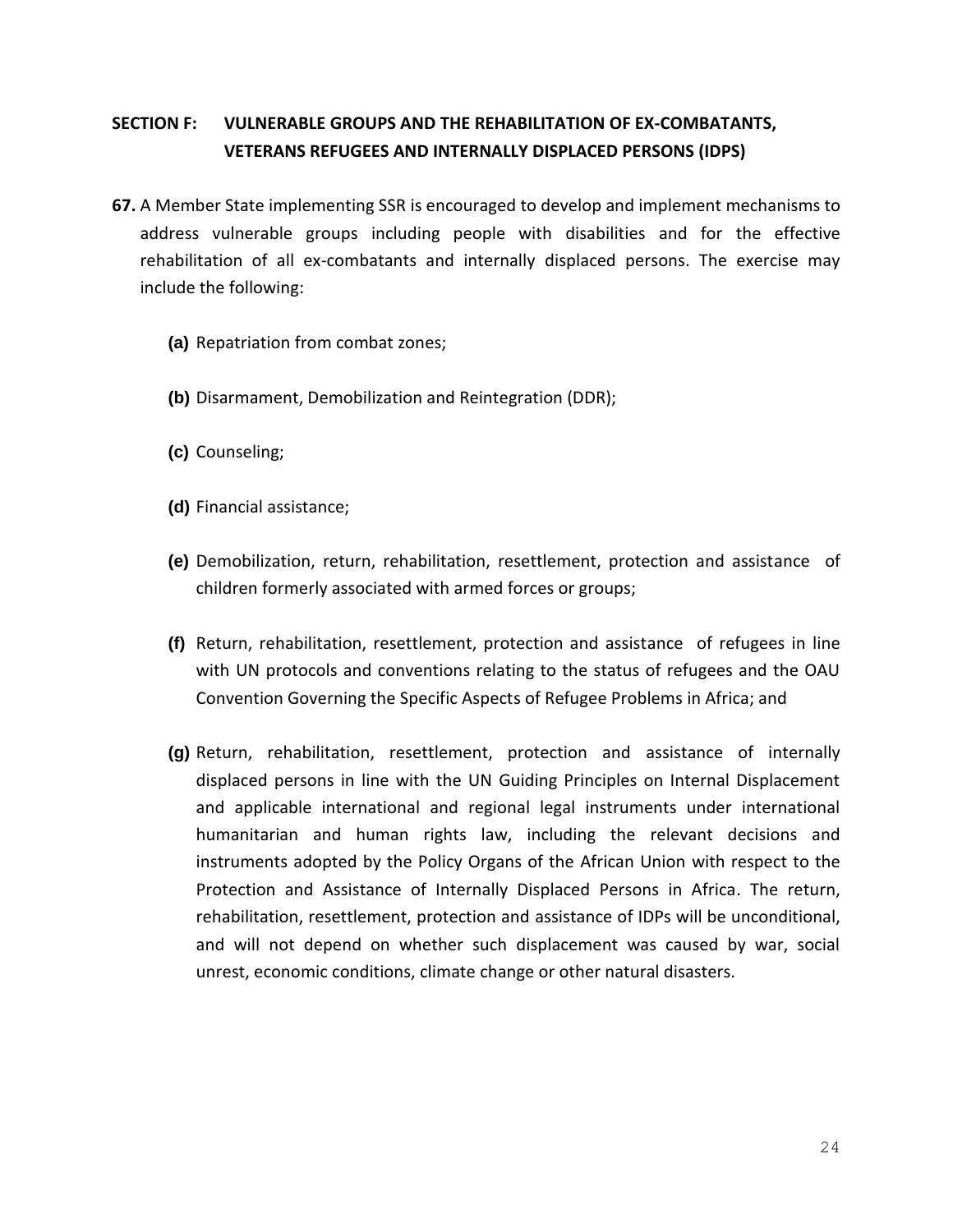#### **SECTION G: CONTINENTAL IMPLEMENTATION STRATEGIES AND STRUCTURES**

#### **G1. Role of the African Union in Continental SSR Processes**

**68.** The African Union will perform the following functions in the continental SSR strategy:

- **(a)** Establish a Security Sector Reform Unit at the AU Commission under the Peace and Security Department, which will coordinate all African Union security sector reform activities and perform policy work, research, coordination, training, administrative, secretarial, and information management functions in the area of security sector reform;
- **(b)** Coordinate the implementation of this policy and compliance by Member States;
- **(c)** Partner with and support the national SSR activities of Member States and offer the necessary assistance as required;
- **(d)** Collaborate with the Regional Economic Communities (RECs), the United Nations, and other international partners and stakeholders in all aspects of security sector reform and especially those aspects of SSR that affect the African continent;
- **(e)** Assist in the mobilization of funding and other resources for the implementation of SSR processes in Member States as and when required to do so;
- **(f)** Engage international partners with the view to encourage them to be accountable to their agreed commitments in support of the SSR activities of Member States;
- **(g)** Develop a continental roster of SSR experts and facilitate their deployment;
- **(h)** Develop SSR assessment tools, guidance notes, best practices, evaluation templates, training modules and other SSR implementation tools;
- **(i)** Develop a continental code of conduct for African armed forces, security institutions and AU Missions, a manual on SSR best practices in Africa, and guidance on harmonization of national security, in partnership with the UN;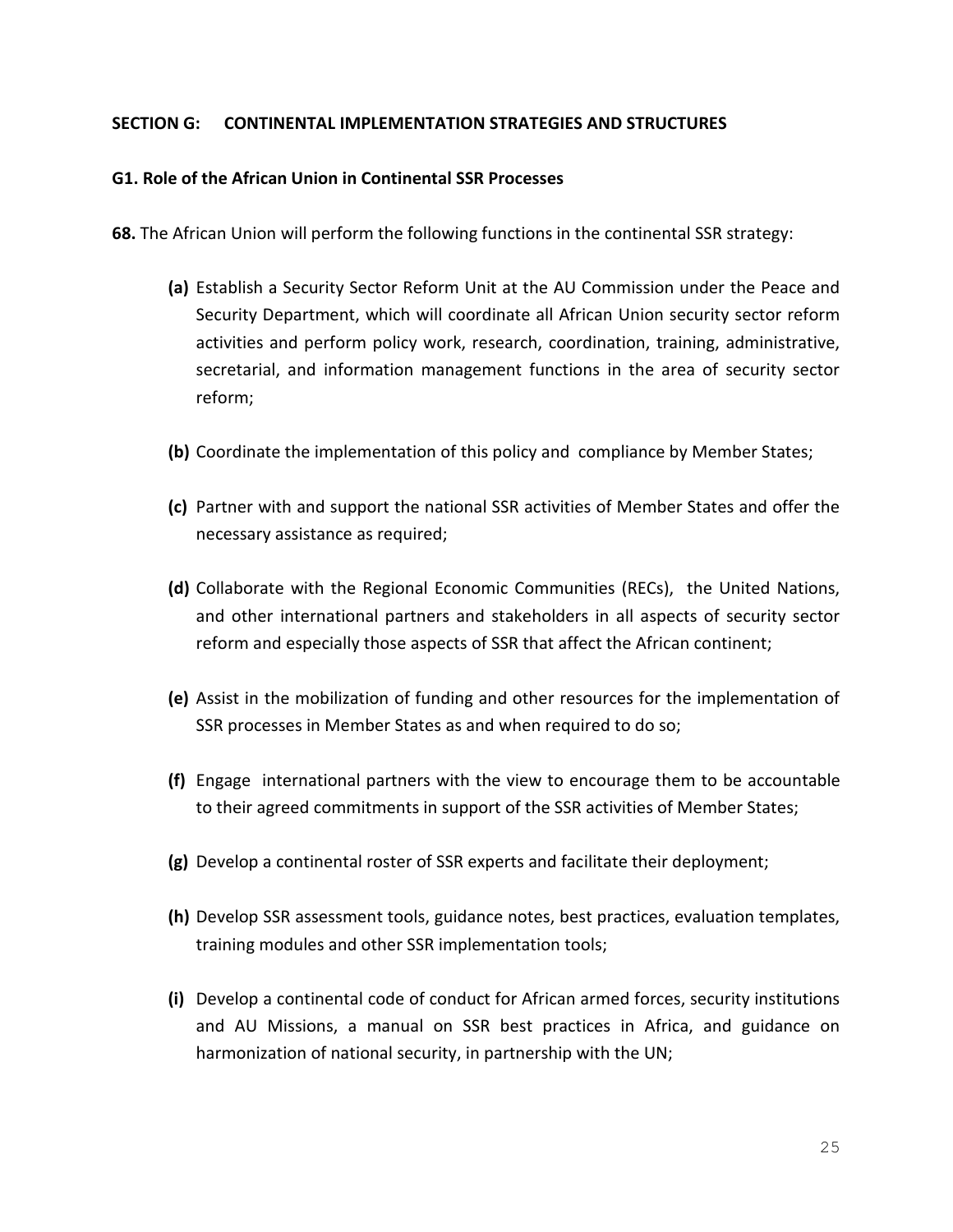- **(j)** Assist in the assessment, implementation, monitoring and evaluation of SSR processes in Member States;
- **(k)** Provide a continental dialogue forum for exchange of national SSR experiences;
- **(l)** Conduct SSR training workshops with RECs, Member States and other relevant stakeholders; and

**(m)**Foster African solidarity in SSR.

# **G2. Regional Economic Communities (RECs)**

- **69.** The RECs as the building blocks of the African Union are therefore leading stakeholders in all continental peace and security policies and strategies. The principle of local ownership in SSR is also extended to regional ownership, which means that, a Regional Economic Community has a primary stake in the SSR activities of its Member States vis-à-vis other external organizations. The regional approach is strengthened by the fact that Member States in a REC often face common security needs due to the cross border nature of some security challenges which therefore require collective regional responses. In this regard the AU will engage with the relevant RECs whenever SSR activities are envisaged in a Member State of the REC. Where both the AU and a REC have to engage in an SSR activity together, the organization that has a comparative advantage in that particular situation may take the lead. Among other SSR activities, RECs may engage in the following:
	- **(a)** Develop regional security sector reform and governance frameworks to assist Member States to comply with this policy;
	- **(b)** Designate an SSR Focal Point to coordinate SSR activities in Member States and to coordinate with the African Union and the rest of the international community;
	- **(c)** Provide financial support for the building of institutional capacity, integrated monitoring and evaluation systems which can be linked to early warning, regional and continental situation analyses;
	- **(d)** Assist in reinforcing and supporting the AU in developing SSR standards through operational guidelines and policy development;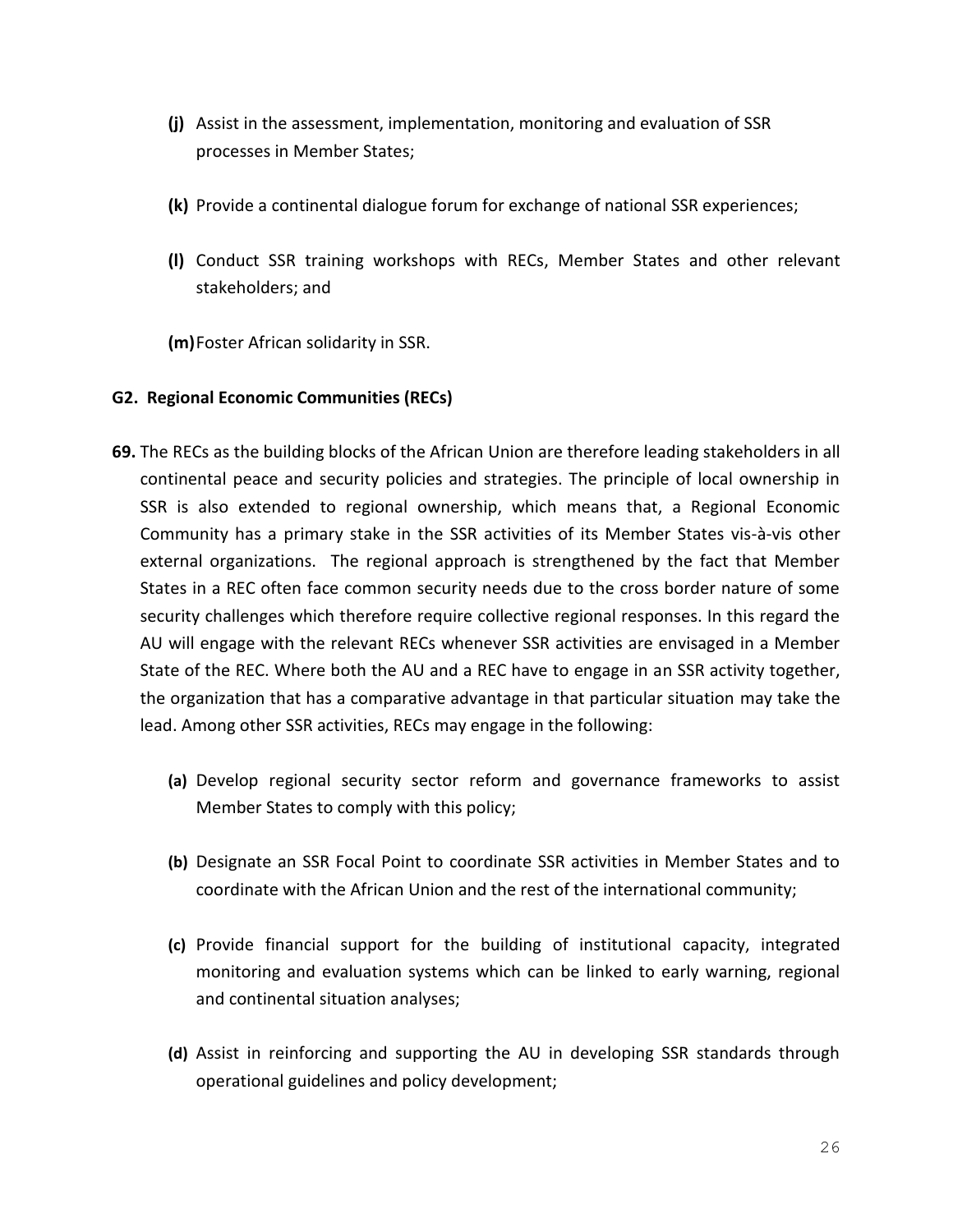- **(e)** Engage international partners such as the United Nations in the implementation of national SSR activities of Member States; and
- **(f)** Submit reports to the AU Commission on regional SSR processes on a regular basis.

# **G3. Member States and National Ownership**

- **70.** Member States are the primary providers of peace and security for their citizens and for all entities within their borders. One of the main principles of this policy is "National Ownership" of SSR activities in any country. National ownership means that SSR will be conceived, designed, led, managed, coordinated, implemented, monitored and evaluated by national actors. National authorities will also make substantial financial, human and other resource contributions to the SSR process. To be truly national, a Member State will include as many national stakeholders as possible into the SSR process. These may include but not limited to the following:
	- **(a)** Representatives of various Government Departments and legislatures;
	- **(b)** The local security sector, as defined in paragraph 3 of this policy;
	- **(c)** Women's organizations;
	- **(d)** Political parties;
	- **(e)** Universities, research institutions and other think-tanks;
	- **(f)** Civil society and representatives of youth organizations;
	- **(g)** Customary and traditional organizations;
	- **(h)** The local business community and financial institutions;
	- **(i)** Labour unions and other professional groups;
	- **(j)** Faith based organizations, and
	- **(k)** The local media.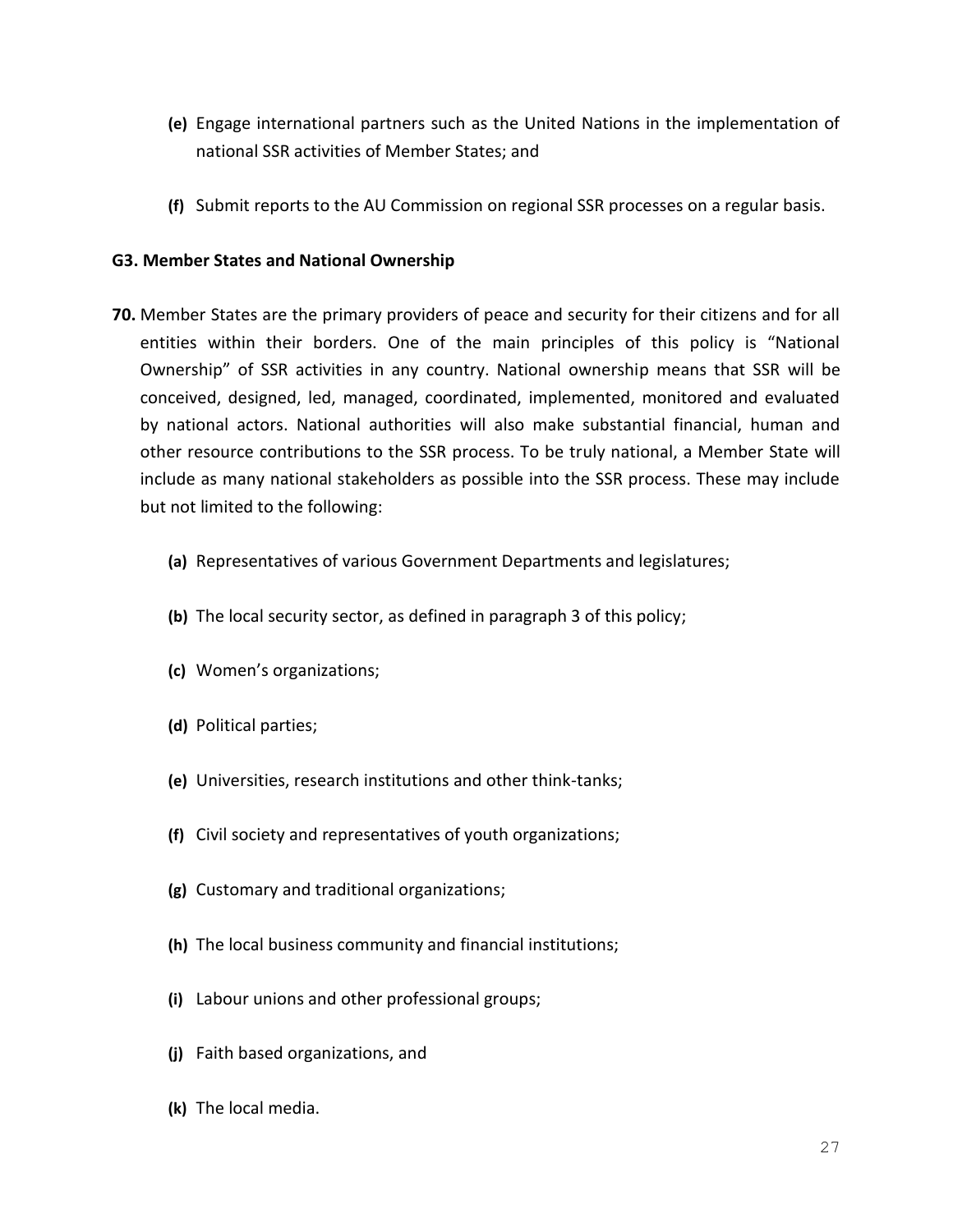- **71.** SSR activities in Member States will also take into consideration the activities of non-state actors, identify and address activities that may undermine the SSR processes.
- **72.** A Member State that embarks upon an SSR process is encouraged to ensure the following:
	- **(a)** Appoint a national SSR team that will coordinate the assessment, planning, funding, implementation, monitoring and evaluation of the SSR process. The national SSR team will include all relevant stakeholders;
	- **(b)** Designate a national SSR Focal Point;
	- **(c)** Provide the necessary financial resources to carry out the SSR processes in question. Where funds are not available from national sources, Member States should seek to mobilize requisite resources;
	- **(d)** Develop the necessary national policies and strategies for SSR. Articulate the national SSR vision, provide leadership and create legislation to enable SSR activities and harmonize these with national laws;
	- **(e)** Provide the necessary resources, political support, and access to relevant information to facilitate security sector reform processes;
	- **(f)** Guarantee the appropriate independence to the national SSR team to enable it to complete its work without hindrance; and
	- **(g)** Encourage African collaboration and South-South cooperation in SSR as well as partnerships with the wider international community.
- **73.** Member States are encouraged to be open with each other in matters of peace and security and share security information in order to build confidence among each other and enhance regional and continental transparency.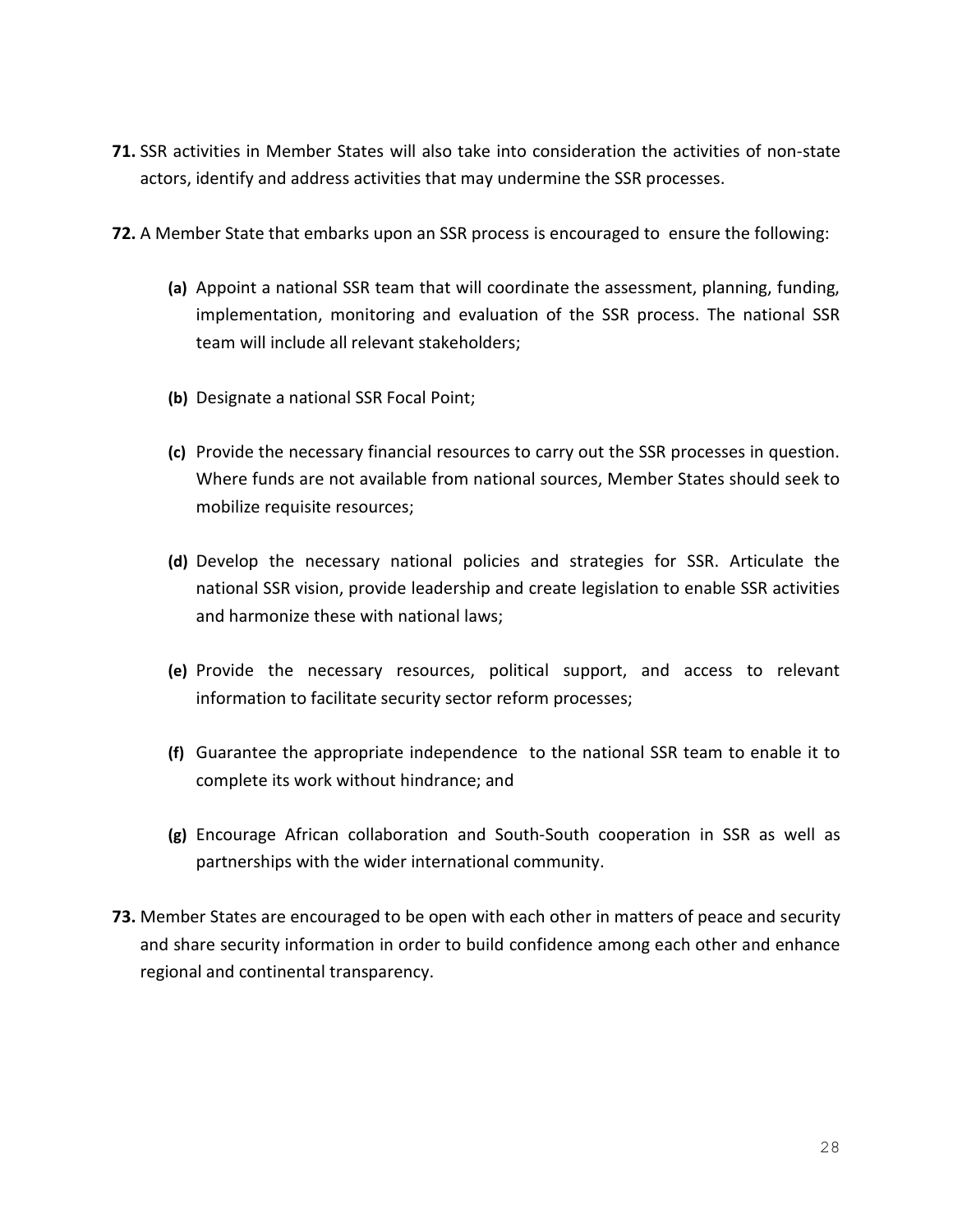#### **SECTION H: THE ROLE OF AFRICAN CIVIL SOCIETY IN SECURITY SECTOR REFORM**

- **74.** The African Union recognizes the role of civil society in the activities of the Union as enshrined in Article 4(c) of the Constitutive Act of the African Union and in the relevant sections of the Protocol Relating to the Establishment of the Peace and Security Council of the African Union and the Post Conflict Reconstruction and Development Policy (PCRD). The role of African civil society organizations in security sector reform will include but not be limited to:
	- **(a)** Promote dialogue among the different sectors of society on security issues as a confidence-building measure;
	- **(b)** Actively participate in the formulation, monitoring and evaluation of security sector policies and legislation;
	- **(c)** Promote peace, security and stability in Africa;
	- **(d)** Promote and defend a culture of good governance, democratic principles, participation, human rights and freedoms as well as social justice in the security sector;
	- **(e)** Promote and defend gender best practices in the security sector;
	- **(f)** Conduct research and provide training on security related issues;
	- **(g)** Advocate and create awareness on security issues in particular on security budget analysis, and monitoring and evaluation of security policy and practice; and
	- **(h)** Promote the implementation of this policy at the national, regional and continental levels.
- **75.** The African Union encourages Civil Society Organizations to use relevant channels to continue to interact with the AU, RECs and AU Member States on matters relating to their roles as described in paragraph 74(a) to (h). Civil society will act not only as watchdogs over security related actions of national, regional and continental authorities, but civil society engagement will also be seen as a measure of public approval of security related activities including security sector reform.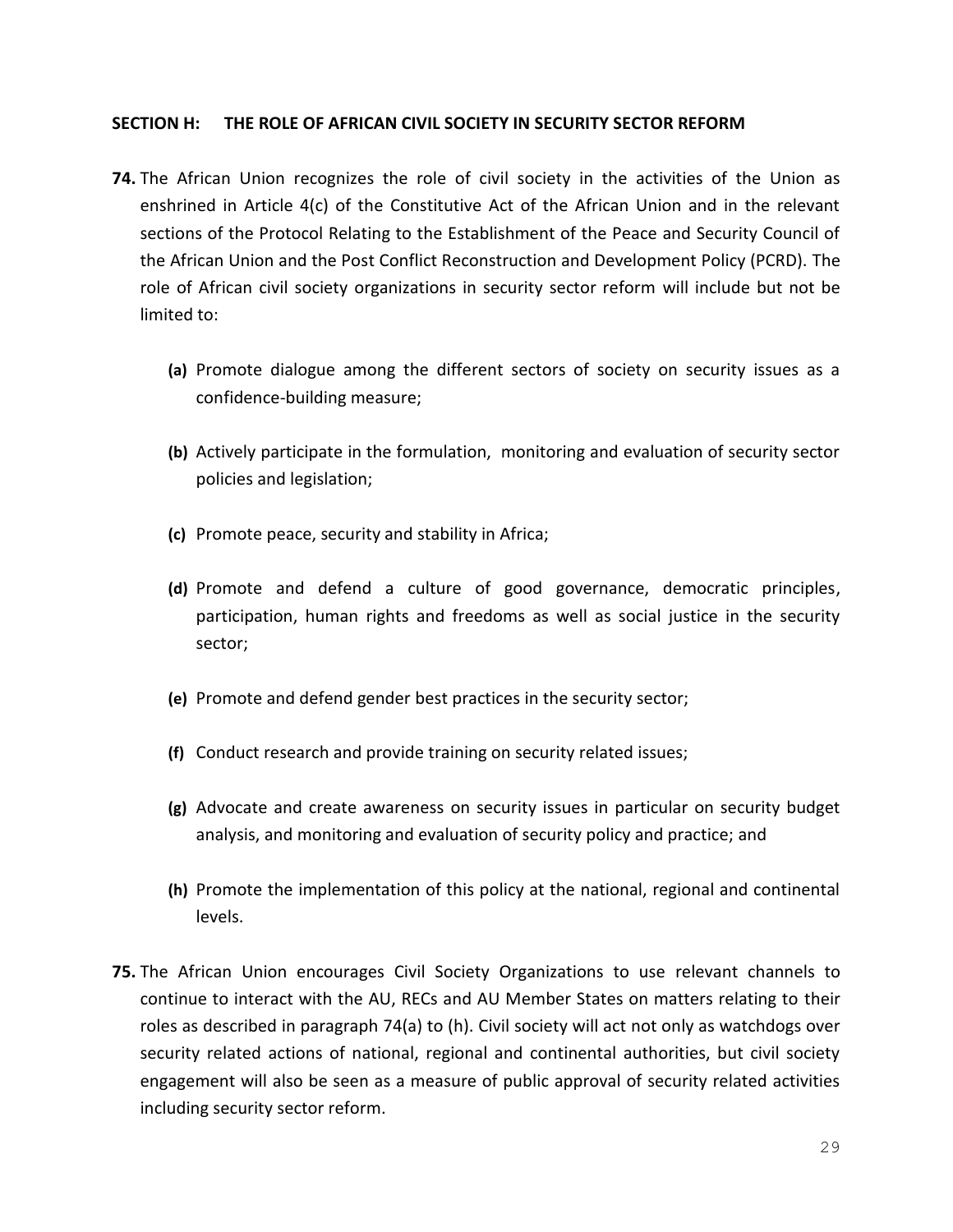**76.** In the spirit of the objectives and principles of the Constitutive Act of the African Union and the Statutes of the Economic, Social and Cultural Council (ECOSOCC), the African Union, the RECs and Member States are encouraged to ensure the participation of Civil Society Organizations as defined by ECOSOCC, in the needs assessment, formulation, adoption, implementation, monitoring and evaluation of the security sector.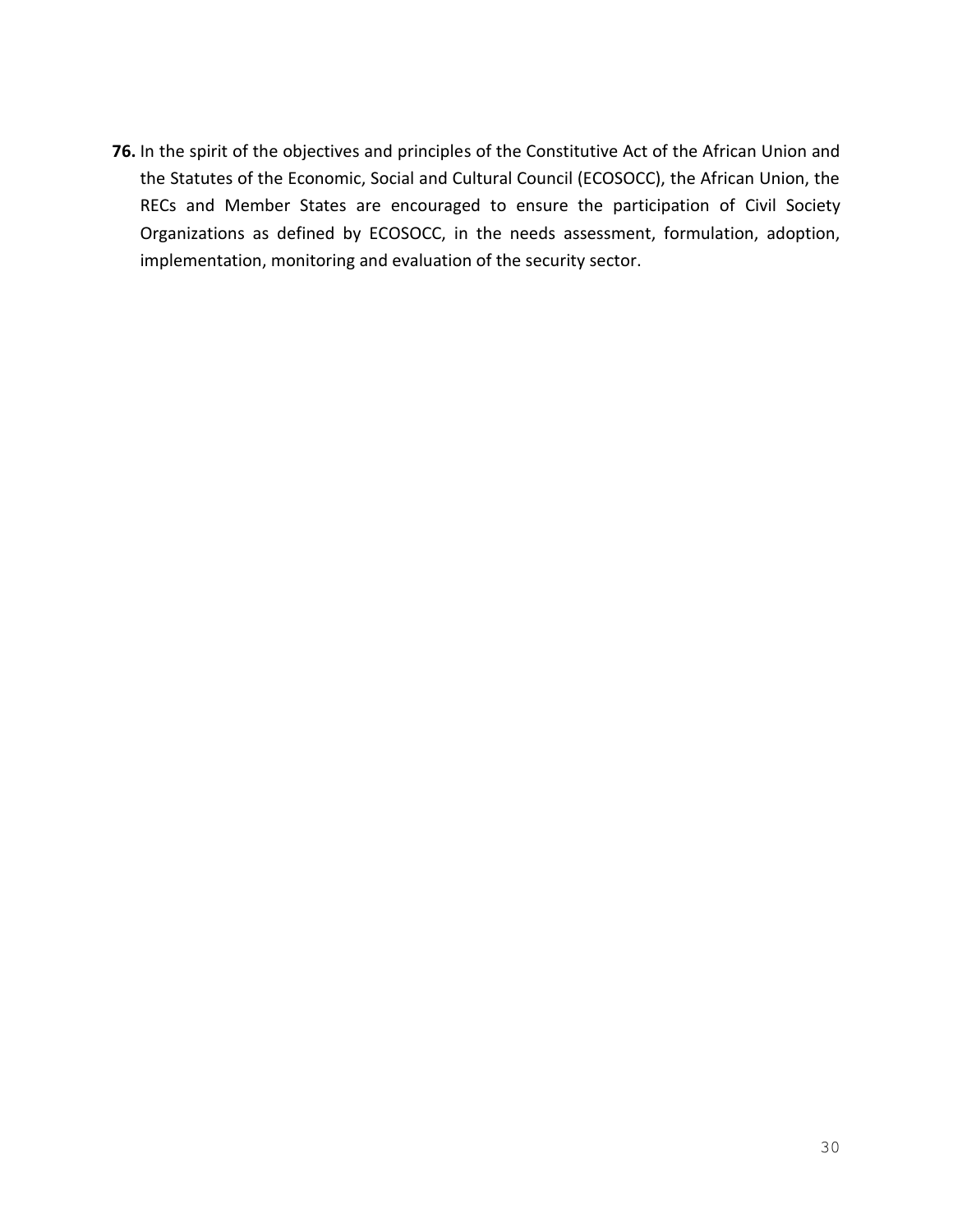#### **SECTION I: RELATIONS WITH COOPERATING PARTNERS**

#### **I1. Relations with the United Nations**

- **77.** Chapter VII of the UN Charter states that the UN Security Council has primary responsibility for international peace and security, and Chapter VIII recognizes the crucial role of partnerships between the UN and regional organizations. This arrangement, together with the already existing AU-UN 10 year capacity-building partnership, forms the basis of the partnership between the African Union and the United Nations in the area of SSR. The January 2008 Report of the UN Secretary-General on security sector reform entitled "Securing Peace and Development: the role of the United Nations in supporting security sector reform" (A/62/659.S/2008/39) and subsequent documents, set out an overarching framework for the UN's approach to SSR. This approach is based on ten basic principles, which resonate closely with the African Principles for SSR outlined in section B of this policy.
- **78.** The African Union recognizes that the UN, owing to its global mandate, is the primary organization in the position to set out basic principles for international approaches to SSR that reflect the perspectives of a comprehensive range of Member States, as both recipients and donors of SSR support. The AU also acknowledges that the UN has relevant experience in supporting national authorities in SSR in diverse contexts. At the same time, the AU recognizes its own critical role as the main custodian of peace and security on the African continent. Thus, the AU's pivotal role in elaborating SSR policies and guidelines for Africa as well as planning and implementing related activities in Africa will inform and strengthen the UN's global approach to SSR. On the basis of this mutually beneficial partnership, the UN may support the AU in these and other areas:
	- **(a)** Assisting the AU in developing key policy tools towards the implementation of this policy;
	- **(b)** Conducting joint SSR needs assessment missions and assisting national authorities with the development of strategies on security sector reform;
	- **(c)** Undertaking joint SSR advocacy initiatives for AU and RECs experts to enhance understanding and build capacities in support of SSR processes;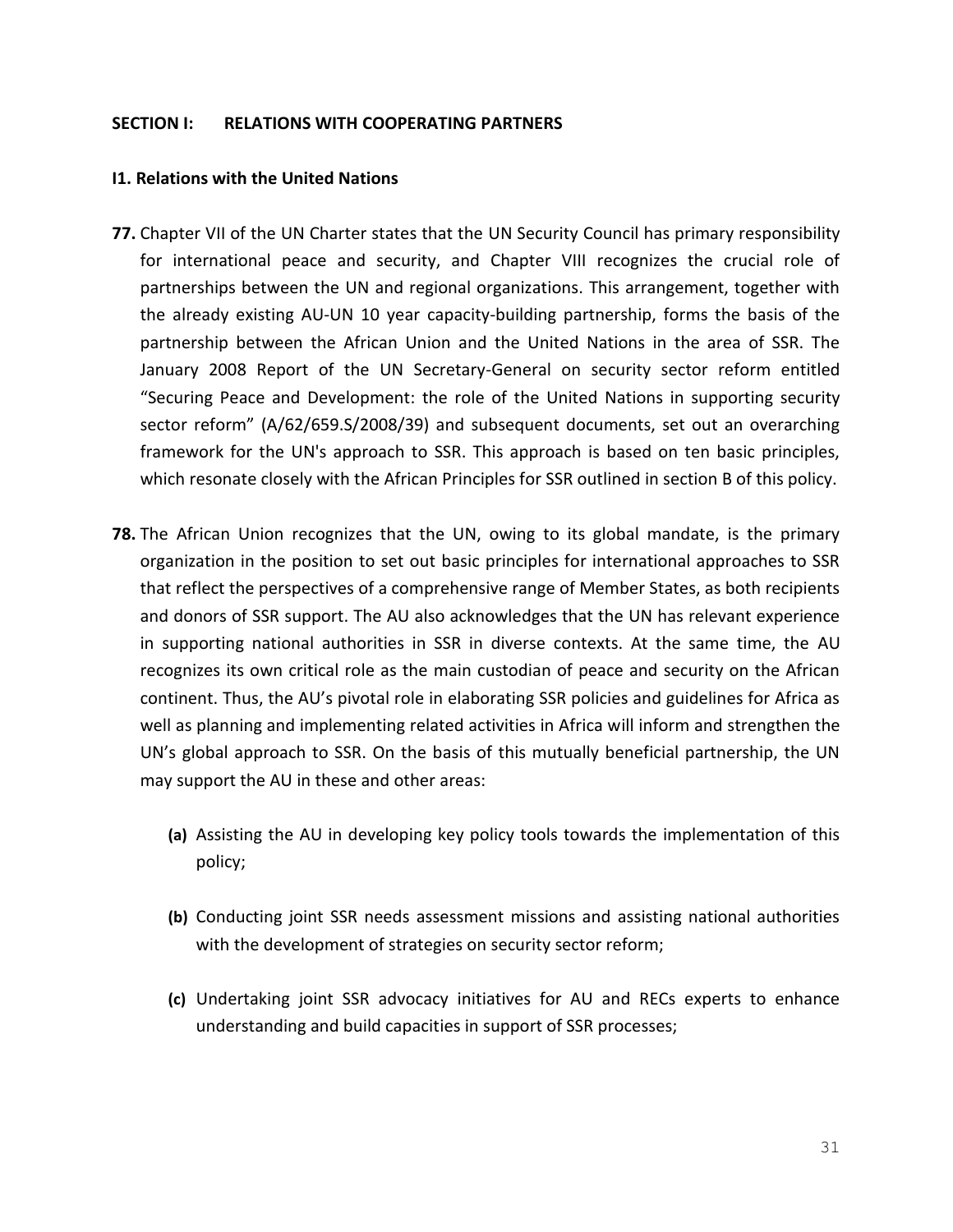- **(d)** Supporting the AU in human resources and other capacity areas, including deploying experts from the UN's roster of SSR experts, and/or the UN SSR Unit, to assist the AU in developing policy and tools in the area of SSR; and
- **(e)** Supporting the AU with monitoring and evaluation of its SSR activities.

# **I2. Relations with other Cooperating Partners**

- **79.** The United Nations, Member States, Regional Economic Communities and the African Union have the primary responsibility to provide security and to implement security sector reform under their different mandates. However, SSR processes may require the involvement of other international partners. The African Union recognizes that the majority of SSR processes carried out in AU Member States have been initiated, coordinated and funded by international partners. The African Union appreciates the lead taken by some international partners in assisting Member States with their SSR requirements and encourages these and other partners to continue to engage with Member States, RECs and the AU in security sector reform. In order to effectively support the implementation of this policy, upon request, international partners may:
	- **(a)** Continue to support AU Member States, RECs and the African Union in their SSR activities;
	- **(b)** Provide financial and technical support to AU Member States and RECs wherever possible;
	- **(c)** Provide expert opinion and SSR advice to AU Member States and RECs as may be required;
	- **(d)** Provide support for, and be part of joint SSR assessment missions to AU Member States together with national authorities, the AU, the RECs and the UN as required;
	- **(e)** Provide support for SSR monitoring and evaluation teams together with national authorities, the AU, the RECs and the UN as required;
	- **(f)** Support the development of tools for the assessment, monitoring and evaluation of SSR activities for the AU, RECs and for Member States;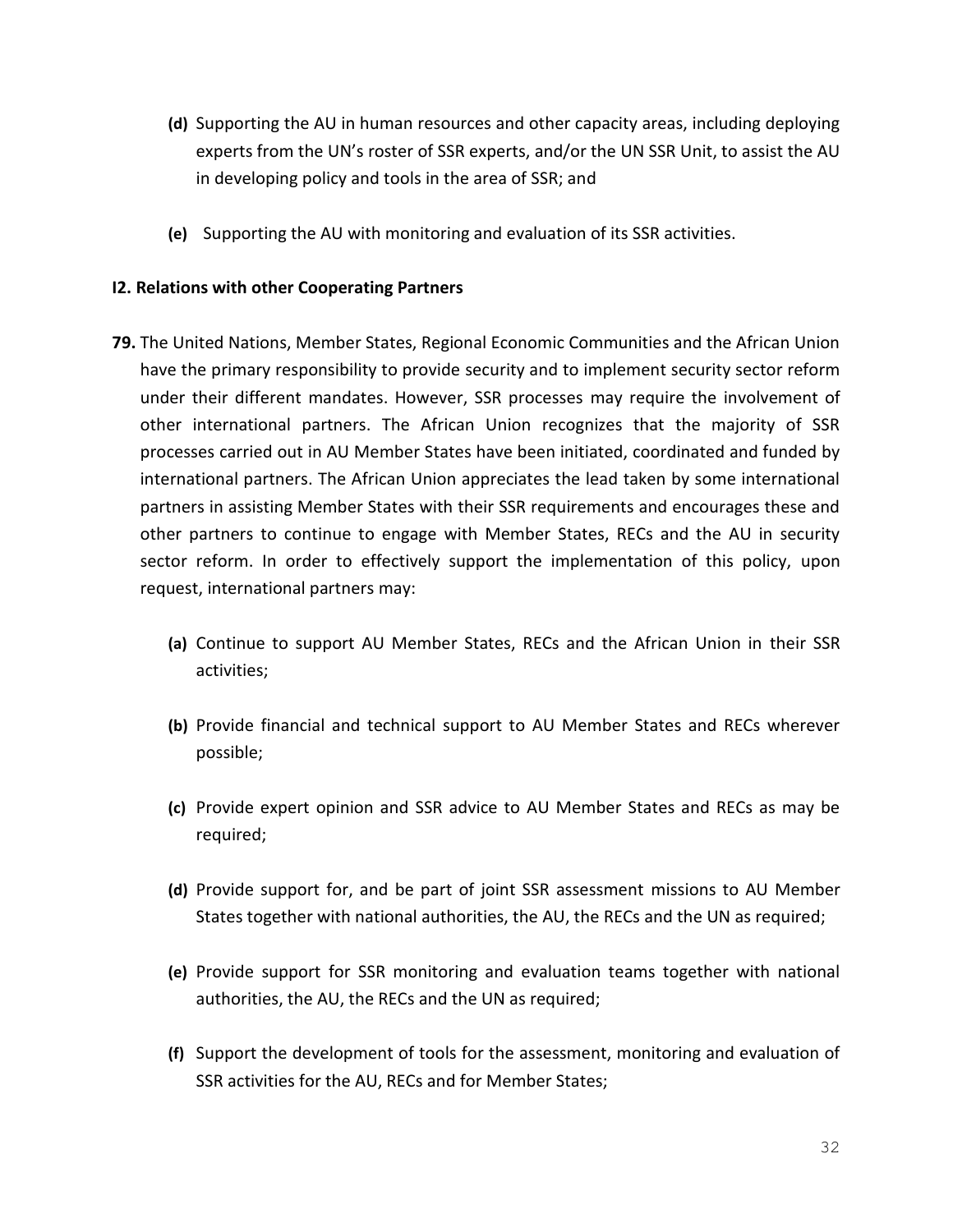- **(g)** Support the development of national plans of action for the implementation of SSR activities in AU Member States;
- **(h)** Provide equipment for the setting up of SSR offices for the AU, RECs and Member States;
- **(i)** Support SSR training and other SSR information sharing activities for the AU, the RECs and for Member States;
- **(j)** Support capacity-building in SSR for the AU, RECs and for Member States;
- **(k)** Provide support for the implementation of gender best practices in the security sector; and
- **(l)** Provide support for civil society and media engagement in SSR on the African continent.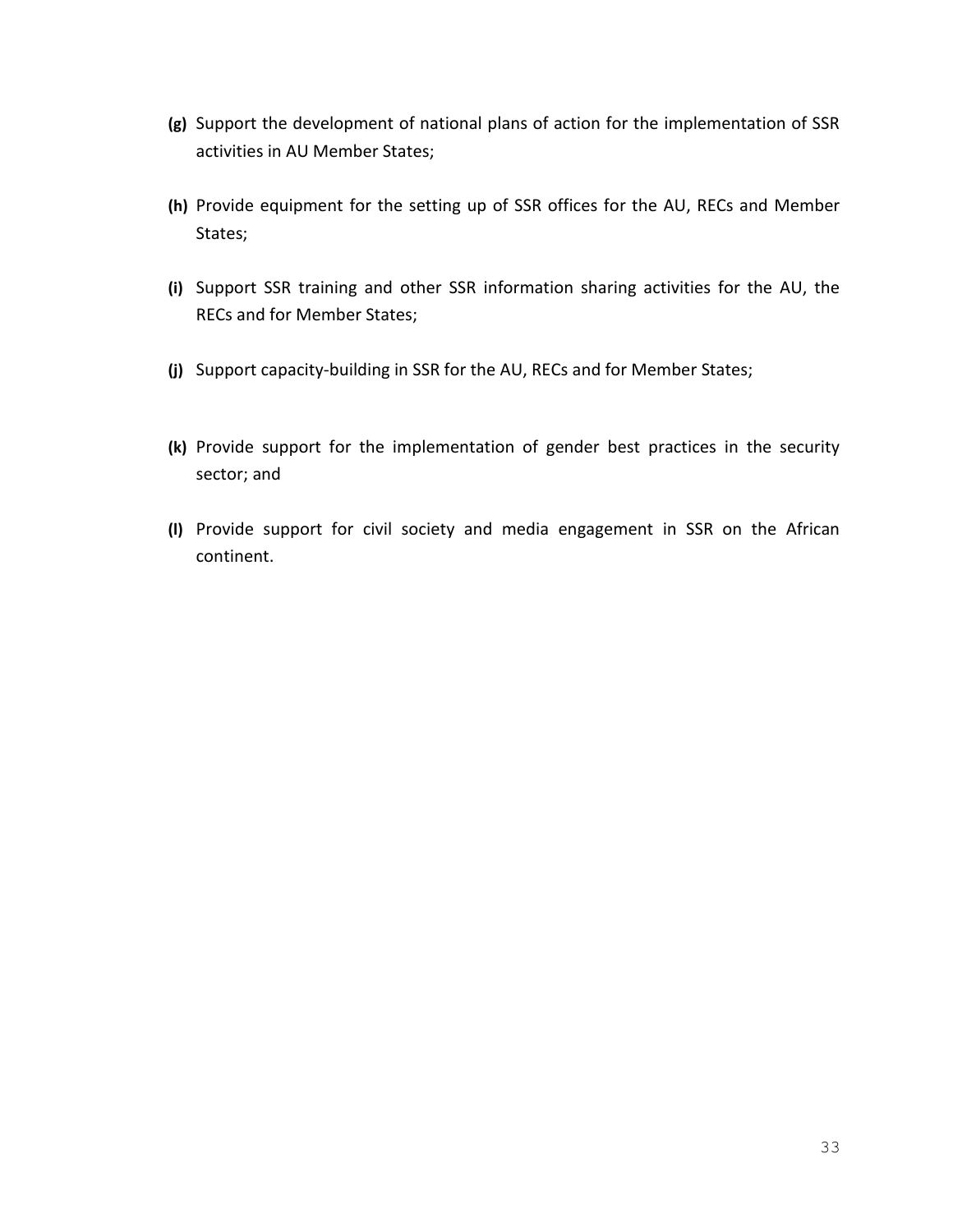#### **SECTION J: AU COMMISSION IMPLEMENTATION MECHANISMS AND GUIDING TOOLS**

- **80.** The AU Commission will publish, print and distribute this policy to all stakeholders. The Commission will establish and implement an effective information and communications strategy with the aim of informing all stakeholders of developments in the AU SSR process. This will be enhanced by the creation of an SSR information system and a continental SSR dialogue series.
- **81.** The AU Commission will develop mechanisms, tools and instruments for the operationalization of this policy. Among others, the Commission will develop the following instruments together with funding proposals and implementation timelines for their operationalization:
	- **(a)** African data base of SSR capacity and expertise;
	- **(b)** Technical guidance notes for all envisaged SSR scenarios;
	- **(c)** Model code of conduct for armed forces, intelligence services, the police, gendarmerie and other law enforcement agencies, correctional services, border management, customs and immigration authorities as well as other services set up by Member States and for AU peace support missions;
	- **(d)** Code of conduct for SSR cooperating partners;
	- **(e)** SSR orientation and training manuals for African situations;
	- **(f)** SSR assessment and review templates;
	- **(g)** SSR monitoring and evaluation template;
	- **(h)** Manual of gender best practices in the security sector;
	- **(i)** Survey of national security policies and laws; and
	- **(j)** Other SSR mechanisms, tools and instruments as required.